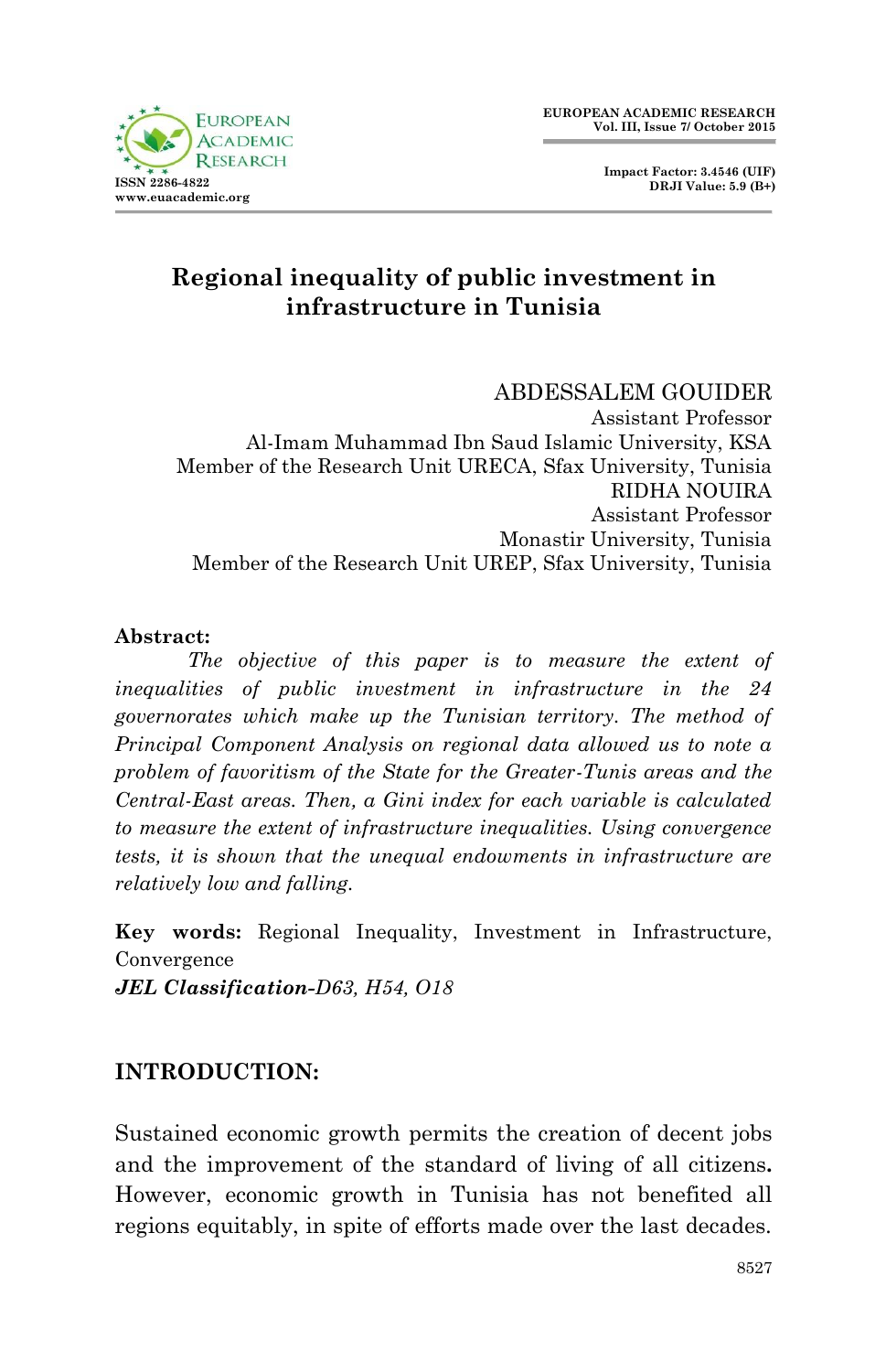The benefits of economic growth failed to affect the interior regions of the country and create better opportunities in the disadvantaged areas (Banque mondiale, 2014). This problem reflects a duality between the inland regions and those of the coastline of the country, thereby causing persistent regional imbalance and proving the failure of the development strategies adopted by the Tunisian government. The centralized economic growth masks significant regional disparities in terms of investment, employment, and especially in term of level of life (poverty, health, access to safe drinking water, education).This has resulted in a sense of dissatisfaction among a large part of the population and has accounted for the events of December 2010, events which have led to the fall of the regime of Ben Ali. To reduce regional inequalities, the government must invest permanently in the economic infrastructure in the most disadvantaged regions. Public investment in the infrastructure plays a crucial role in the functioning of the economy. It is an important catalyst of economic growth and employment. It generates positive externalities for the private sector and contributes to improve the welfare and the productivity of the companies (Pereira et Andraz, 2013). In addition, it allows to

The geographical distribution of private investment depends on the nature and location of the infrastructure. Indeed, the access to infrastructure such as roads, airports, maritime ports, electricity, telecommunications, water, sanitation and health services especially in the rural areas may encourage investors and strengthen production capacity in the long term. In contrast, a less developed infrastructure or of a poor quality is an handicap for investment and therefore to economic growth and reduction of inequality. In General, a quality infrastructure can generate economies of agglomeration. For (Martin and Rogers, 1995), transport costs are a decreasing function of the level of regional public infrastructure. In this context, Bougheas et al. (2003) show that an increase in the

reduce the price of domestic goods and to increase demand.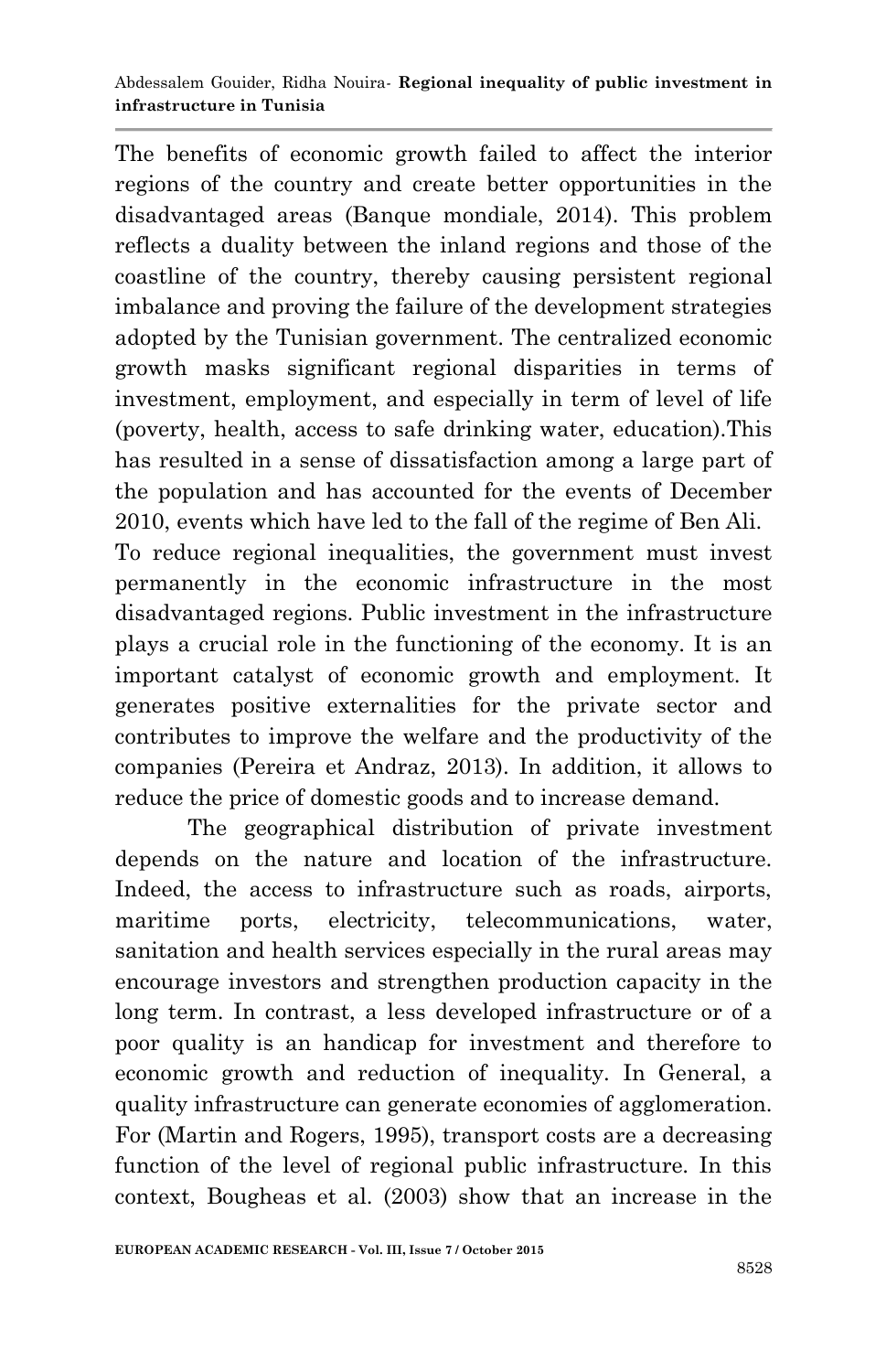investment in infrastructure of 1% could reduce transport costs of 0.14%. They also concluded that poor infrastructure accounts for 40% of transport costs for coastal economies and 60% for landlocked economies. The need to improve the quality of infrastructure services is a necessary condition for the success of businesses.

The need to improve the quality of infrastructure services constitutes a necessary condition for the success of the companies. Infrastructure investment stimulates economic activities, allows the reduction of transaction costs, improves the competitiveness and creates employment opportunities for the poor (Sahoo et al., 2010). Moreover, the development of the infrastructures allows the realization of productivity gains as it facilitates external trade. This is considered one of the main determinants of FDI inflows (Sahoo, 2006). According to the Keynesian theory, investment in infrastructure can stimulate the aggregate demand by making it possible to the individuals to access new markets. Thus, the expenditure of infrastructure supports the growth and reduces poverty.

In this paper, we seek to measure the extent of inequalities in public investment in infrastructure in the 24 governorates which make up the Tunisian territory. At the outset, it is appropriate to recall the main orientations of regional development policies adopted by Tunisia since independence. Then, we will apply the method of Principal Component Analysis (PCA) on regional data in order to visualize the decomposition of the Tunisian territory into regions with unequal infrastructure allocation. Finally, to measure the extent of the inequality of investment in infrastructure, we will proceed in two stages. First, we calculate the Gini index for each variable. Then, a synthetic index of infrastructure will be calculated in order to visualize the territorial aspect of these inequalities. Second, we will use the tests of convergence in order to verify if these inequities are persistent or seem to be diminishing over time.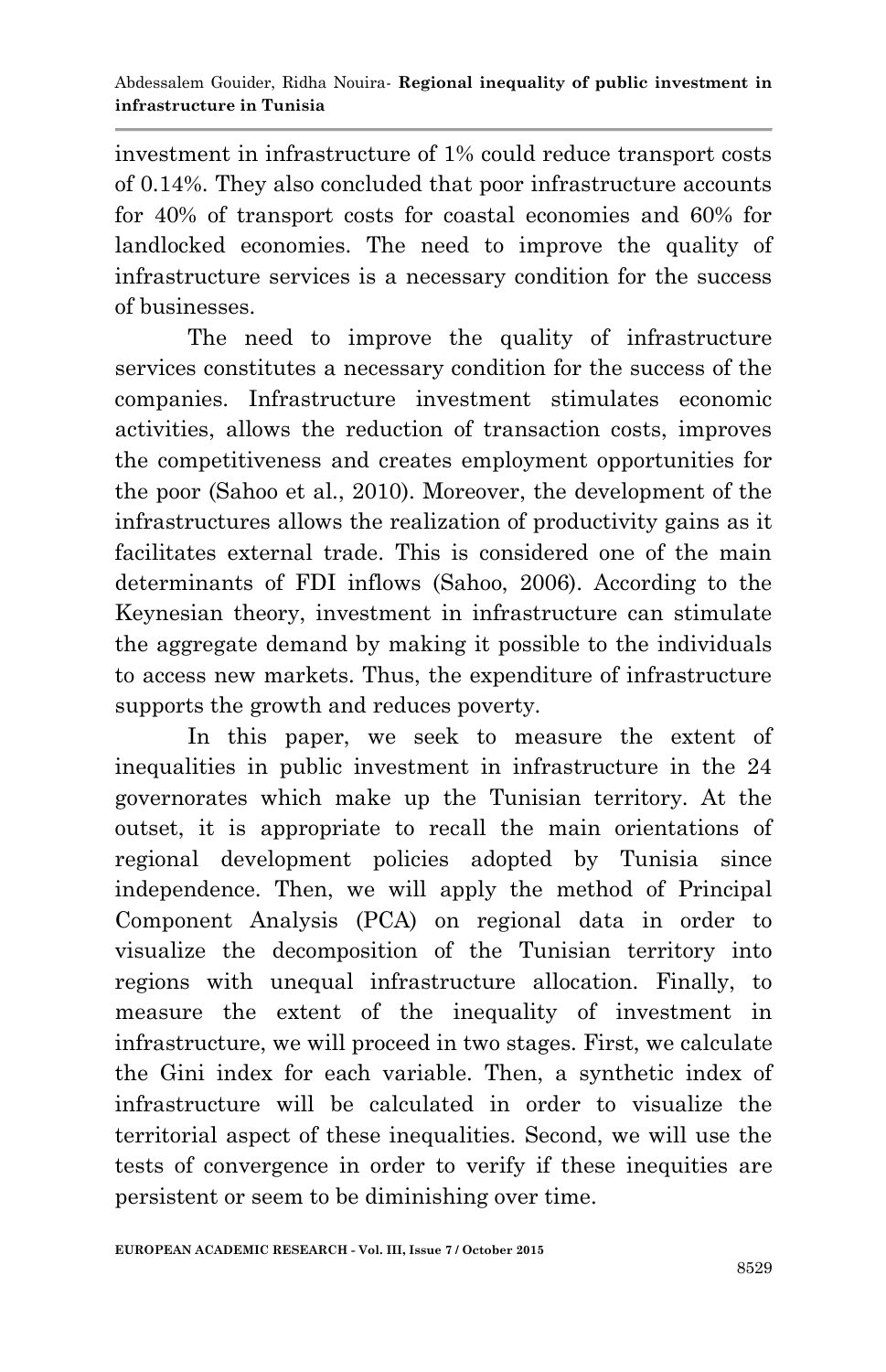## **1. REGIONAL DEVELOPMENT POLICIES IN TUNISIA THROUGH HISTORY**

Since independence, Tunisia's regional development policy has not been able to reduce regional disparities or even curb their worsening. Historically, these disparities seem to be serious and persistent.

Four phases have generally marked the Tunisian regional development policy (Ghazouani, 2010). The first phase dates from the 1960s and was intended to reduce disparities inherited from the colonial period. This phase was characterized by the creation of industrial poles in the interior regions in order to develop the natural resources in these regions. These include the textile industry in the country's center (at Ksar Hlal), the heavy industry in the North (refinery at Bizerte), the food industry in the Northwest (sugar industry in Beja), the processing industry in the Central West (the cellulose in Kasserine).

The second phase covered the period 1972-1986 which was characterized by the adoption of an economic policy of liberal orientation. The attempt of the State to reduce regional disparities was based on the establishment of certain programs such as the Rural Development Programs (RDP), the Integrated Rural Development Programs (IRDP), the Integrated Rural Development Fund (FODERI) ...

The third phase runs from 1986, date of the implementation of the Structural Adjustment Program until 2004. This phase is marked by the application of certain measures which aimed at the opening up of the Tunisian economy and its integration within the global economy. During this phase, a new concept of regional development policy has been established. This policy was based on the mobilization of regional capacity and strengthening the role of the private sector. Furthermore, this policy was to improve the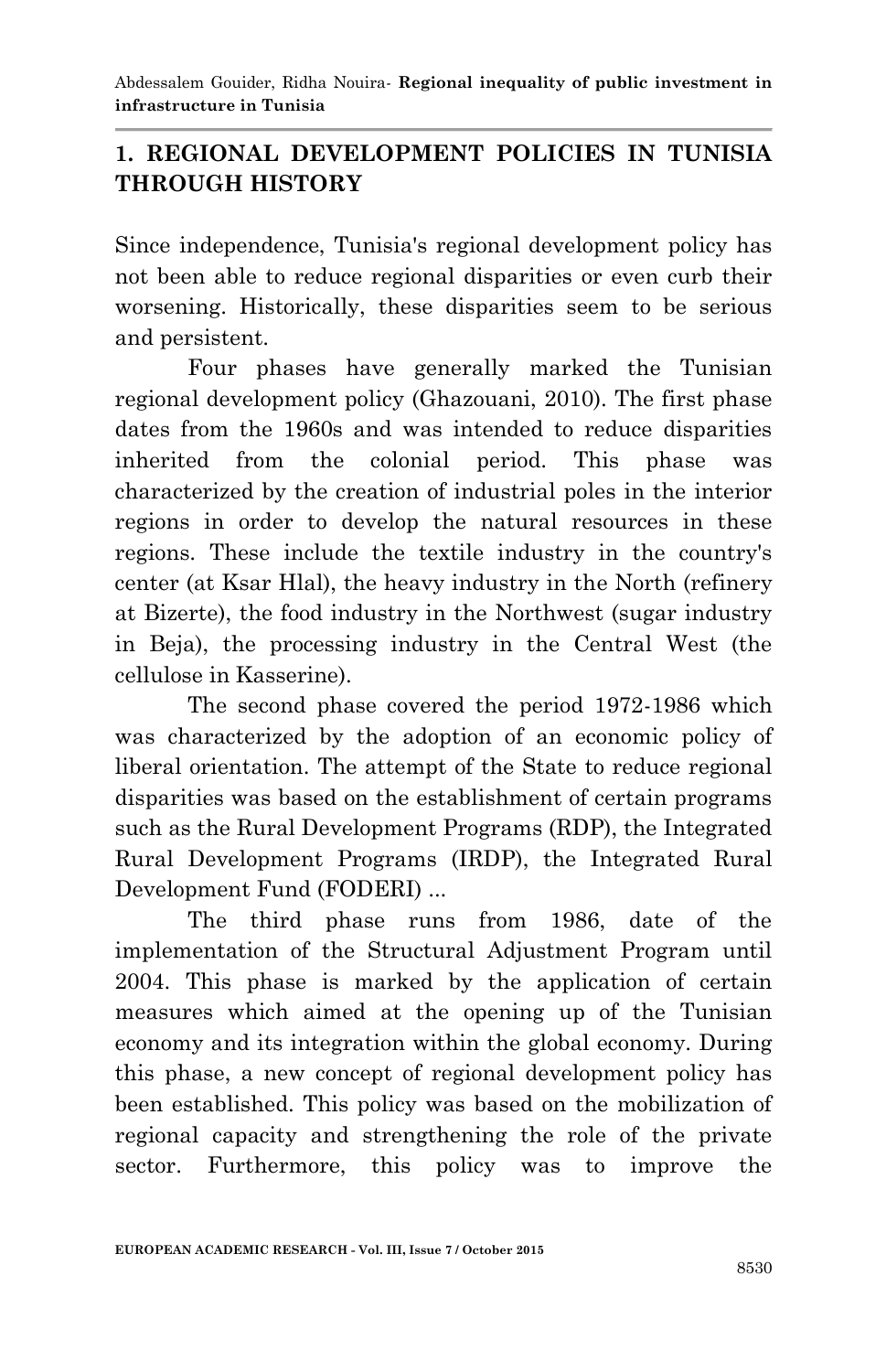institutional framework through the strengthening of the decentralization process.

The fourth phase began in 2004. Regional development policy had main axis: the strengthening the decentralization process, the improving the competitiveness of regions, the strengthening of the complementarily between regions.

The various regional development policies adopted since independence have failed to realize the expected objectives. On the contrary, regional disparities seem to have worsened and the duality of the Tunisian economy between coastal and inland regions has increased. This regional imbalance is of a socioeconomic nature. It relates to education, employment, poverty, transport infrastructure...

Regarding education, the lowest illiteracy rate is recorded in the District of Tunis (11.6% in 2012), followed by the Northeast Region (17.9% in 2012) whereas the highest rate is recorded in the North-West (29.5% in 2012) and Central West (28.9% in 2012).The governorate of Jendouba is characterized by the highest rate of illiteracy, 32.4% in 2012 while the governorate of Tunis recorded the lowest rate, 11.6% in the same year. Nationally, the illiteracy rate is 18.1% in 2012<sup>1</sup> . In term of employment, the highest unemployment rate is registered in the Southeast Region, 26.1%, followed by the South West region with a rate of 25.3% in 2012. The lowest rates of unemployment are recorded in the North-East and East Central regions with 12% and 12.4% in 2012. for the same year, the national unemployment rate is 17.4%.In terms of governorates, the lowest unemployment rates were recorded in Monastir (Central East region) and Zaghouan (Northeast region) with respective rates of 5.7% and 8.9% in 2012 while the highest rates concern the governorates of Tataouine (South East region) and Sidi Bouzid (Center-west region) with respective rates of 51.7% and 29.4% in 2012<sup>2</sup> . Regarding

**EUROPEAN ACADEMIC RESEARCH - Vol. III, Issue 7 / October 2015**

1

<sup>1</sup>Data from the national survey on population and employment (2012) <sup>2</sup>Data from the national survey on population and employment (2012)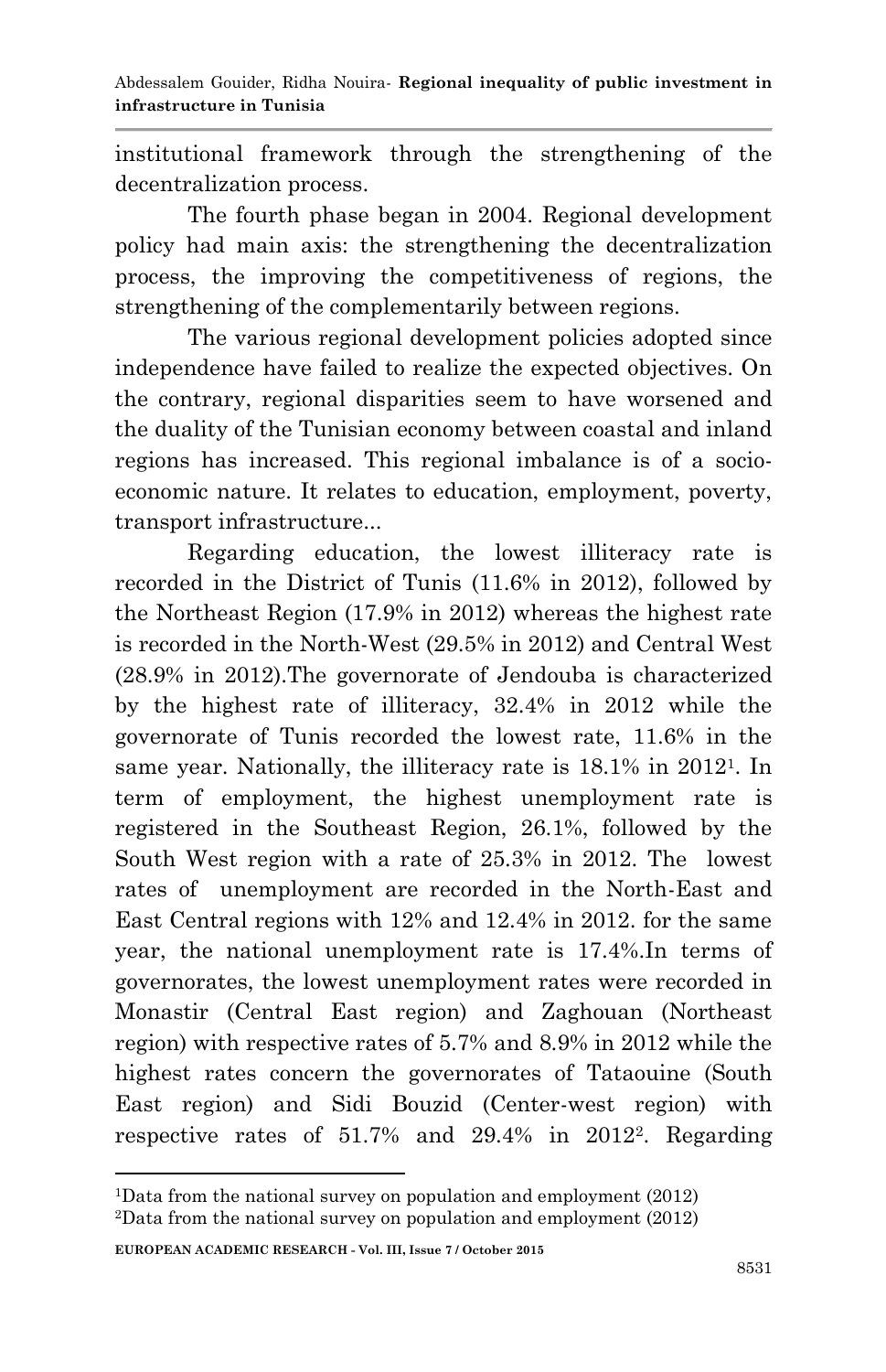unemployment among graduates, Southwest and South East regions recorded the highest rate with respectively 47.4% and 42.5% in 2012. The lowest rate was registered in the District of Tunis that is 16.2%. The governorate of Tataouine is the most affected by unemployment of graduates with 56%, more than the double of the national unemployment rate for graduates (26.1% in 2012). The lowest rate is recorded in the governorate of Ariana that is 10.5% in 2012<sup>3</sup> .

In term of transport infrastructure the governorates of Greater Tunis are better off in term of density of paved roads with a density of  $70.8 \text{ km}$  /  $100 \text{ km}^2$  for Tunis,  $46.6 \text{ km}$  /  $100 \text{ km}^2$ for Ariana, 41.2 km / 100 km² for Manouba and 38.7 km / 100 km² for Ben Arous. Governorates that have the lowest density of paved roads are Kebili with only 3 km/100km², Tozeur (4.8 km / 100km²), Tataouine (6 km / 100 km²), Gafsa (7 km / 100 km² ), Kasserine (7.1 km / 100 km²), Sidi Bouzid (8 km / 100  $km<sup>2</sup>$ ).

For the health services, disparities persist particularly in terms of the availability and quality of services provided. For example, nationally, medical density per hundred thousand inhabitants is of 123 doctors in 2010. It is spread very unevenly in the national territory. Indeed, the highest density of medical concerns the Northeast and the Central East regions that is 368 doctors in the governorate of Tunis, 192 doctors in the governorate of Sousse and 175 doctors in the governorate of Sfax. The lowest density of medical concerns mainly the regions of Central West, Northwest and Southeast. The governorates of Kasserine, Sidi Bouzid and Jendouba have the lowest density of medical doctors with respectively 45 doctors, 46 doctors and 51 doctors per 100,000 inhabitants in 2010<sup>4</sup>.

With regard to poverty, regional disparities still persist. In 2010, the poverty rate varies between 8 and 9% for the region of East-Central and greater Tunis, while it is between

**EUROPEAN ACADEMIC RESEARCH - Vol. III, Issue 7 / October 2015**

1

<sup>3</sup>Data from the national survey on population and employment (2012) 4Ministry of Public Health (2011)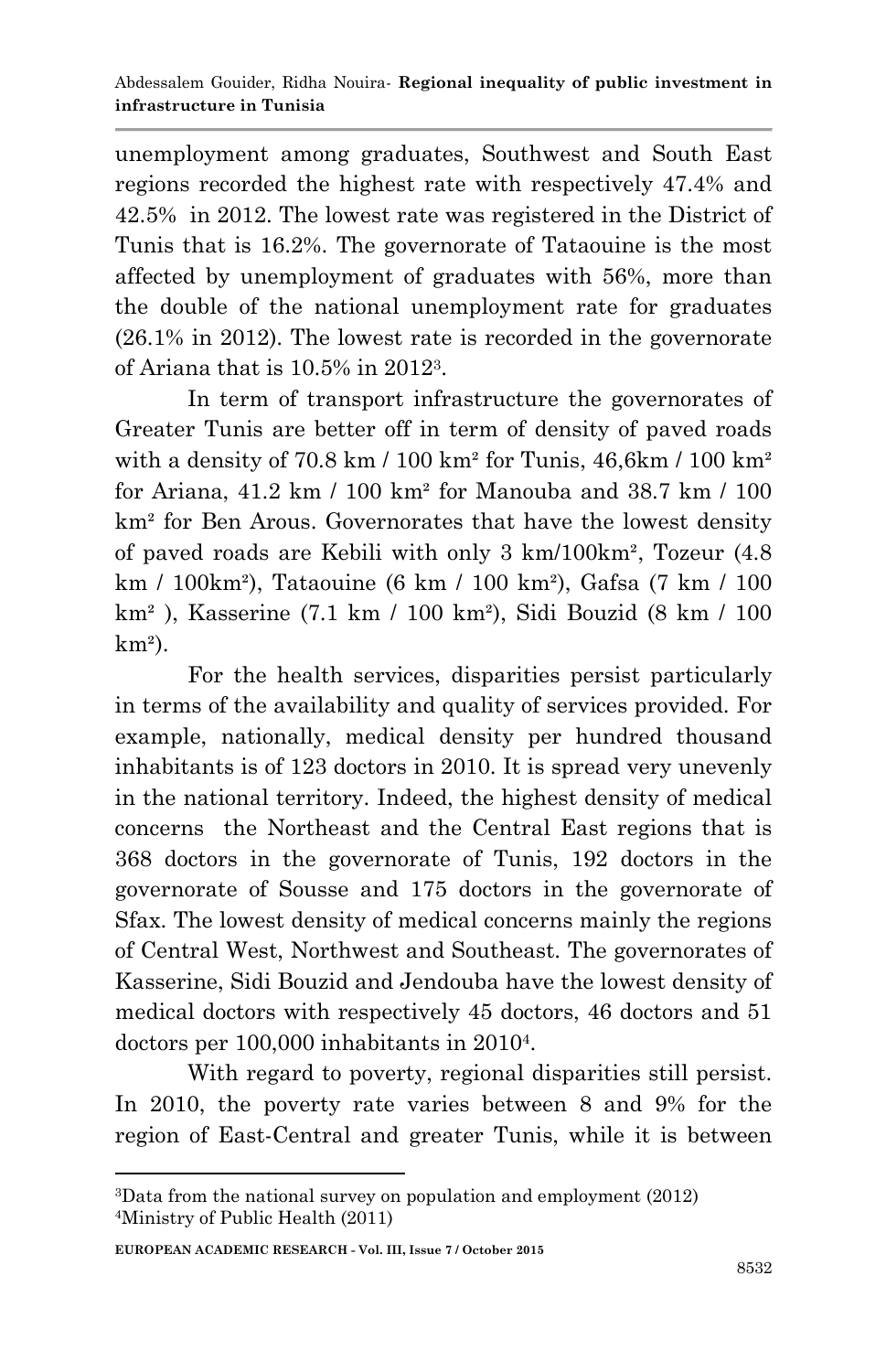26% and 32% respectively in the Northwest and the West Central regions (World Bank, 2014).

# **2. TYPOLOGY OF REGIONS ACCORDING TO THE INFRASTRUCTURE ENDOWMENTS**

The objective of the following work is to visualize the division of the Tunisian territory in different regions with unequal endowments of infrastructure. In other words, it is to classify the 24 governorates in homogeneous groups in term of investment in infrastructure and to study their economic and social characteristics. To carry out this work, we applied the Principal Component Analysis (PCA) on the data for nine regional infrastructure indicators, published by the National Institute of Statistics in 2012<sup>5</sup> . These regional indicators of infrastructure are: Rate of drinking water service, Household connection rate in drinking water, Connection Rate to sewerage system, Electricity Connection rate, Rate of fixed telephone network connection, Distribution of subscribers to ADSL, Postal cover, Occupancy rate of classrooms in the second basic education cycle and in secondary education as education infrastructure indicator<sup>6</sup> and the number of hospital beds as the health infrastructure indicator.

Principal Component Analysis (PCA) is a method for the analysis of multivariate data. It aims to "explore" a set of observations collected in the form of a data table, showing for each statistical unit, the observed values of a number of quantitative variables. It is based on the calculation of averages, variances and correlation coefficients. The purpose of

**<sup>.</sup>** <sup>5</sup> The database used lacks a variable representing the transport infrastructure per governorate. This variable is not available for the 24 governorates

<sup>6</sup>This variable is used by the National Statistics Institute (2005) to approximate education infrastructure. It is calculated by dividing the number of students to the number of classrooms. More this rate is low, more the education infrastructure is better.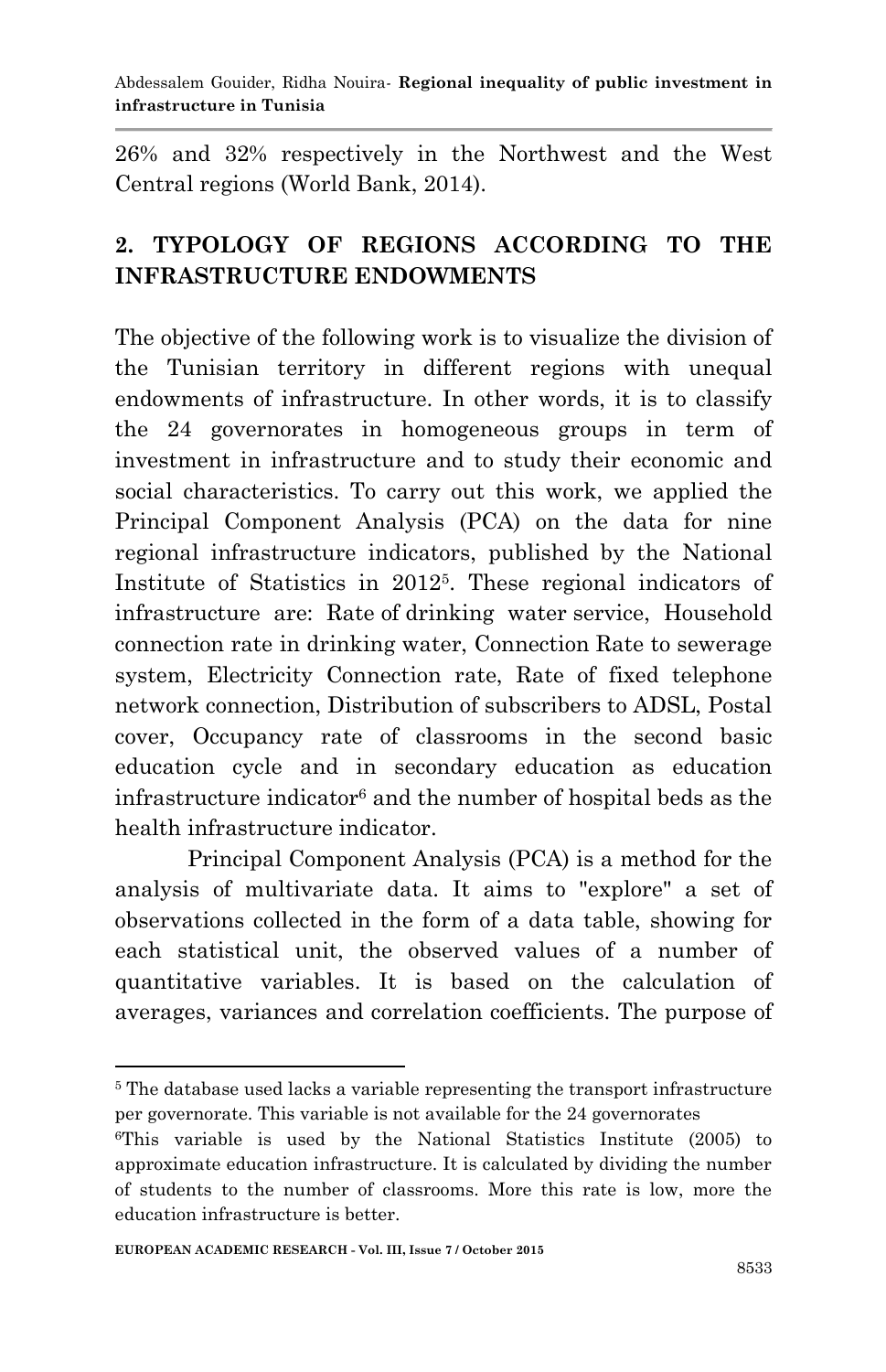the PCA is to obtain a representation of individuals in a lower dimensional space.

Principal Component Analysis conducted using the XLSTATA software permits the creation of the following factorial axis:

|                 | F1     | F2     | F3     | F4     | F5     | F6     | F7     | F8     | F9     |
|-----------------|--------|--------|--------|--------|--------|--------|--------|--------|--------|
| Eigenvalues     | 4.197  | 2.233  | 0.832  | 0.734  | 0.495  | 0.280  | 0.162  | 0.041  | 0.022  |
| Variability (%) | 46.636 | 24.817 | 9.251  | 8.156  | 5.503  | 3.118  | 1.800  | 0.463  | 0.252  |
| Cumulative (%)  | 46.636 | 71.453 | 80.705 | 88.862 | 94.365 | 97.484 | 99.284 | 99.747 | 100.00 |

**Table 1 : Eigenvalues**

The interpretation will focus on the factorial plan (F1, F2). Indeed, we note that the first two principal components account for 71.45% of the total variance. For each selected axis, we are interested to variables and individuals most involved in its formation. The most interesting points are usually those who are close enough to one of axis, and far enough away from the origin. These points are well correlated with this axis and are the points that contribute most to its explanation.

The first component analysis (F1) explains 46.6% of the total variance. It is mainly explained by the variables: Household connection rate in drinking water, Electricity Connection rate, Rate of fixed telephone network connection, Rate of drinking water service and Distribution of subscribers to ADSL. These variables explain almost 74% of the information contained in this axis.

The second component analysis (F2) explains 24.8 % of the total variance. This axis is mainly correlated with the indicators "Connection Rate to the sewerage system", "Postal cover" and "Occupancy rate of classrooms". These variables account for 60% of the information contained in this axis.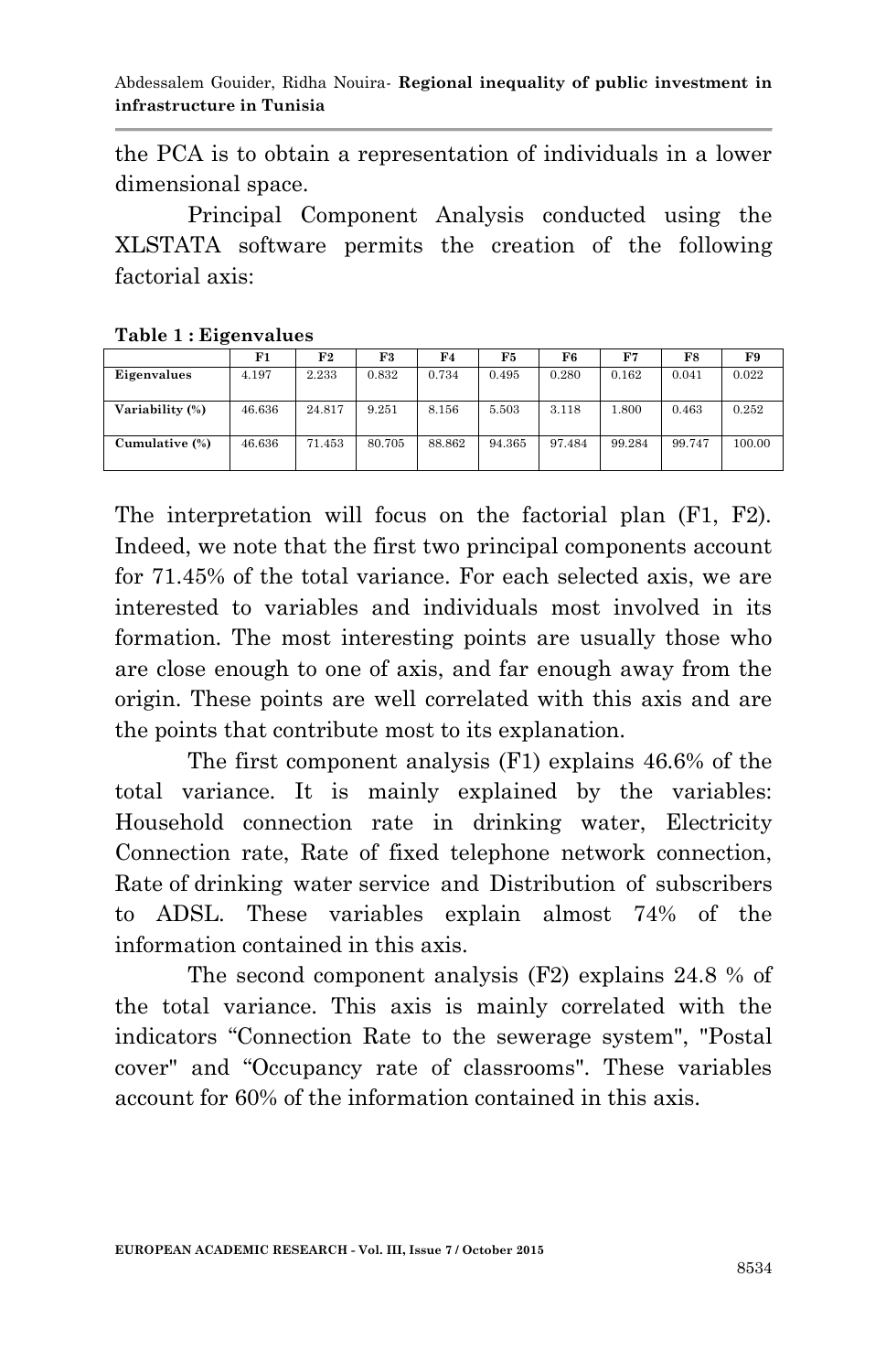

**Figure 1 : Projected variables on the factorial plan (F1 and F2)**

It should be noted that the constitution of homogeneous groups (governorates) will be using the individuals and the variables that contribute most to the axis: if a variable has a strong positive contribution to the axis, individuals with high positive contribution to the axis are characterized by a high value of the variable.The screening of individuals on the factorial plan (F1, F2) has allowed us to retain three groups.



**Figure 2: Projection of the Regions on the factorial plan (F1 and F2)**

**EUROPEAN ACADEMIC RESEARCH - Vol. III, Issue 7 / October 2015 The first group** includes the governorates of Tunis, Ariana, Ben Arous (Greater Tunis), Sousse, Sfax and Monastir (Central-East). In these regions are concentrated the largest share of the national economic activity as well as of the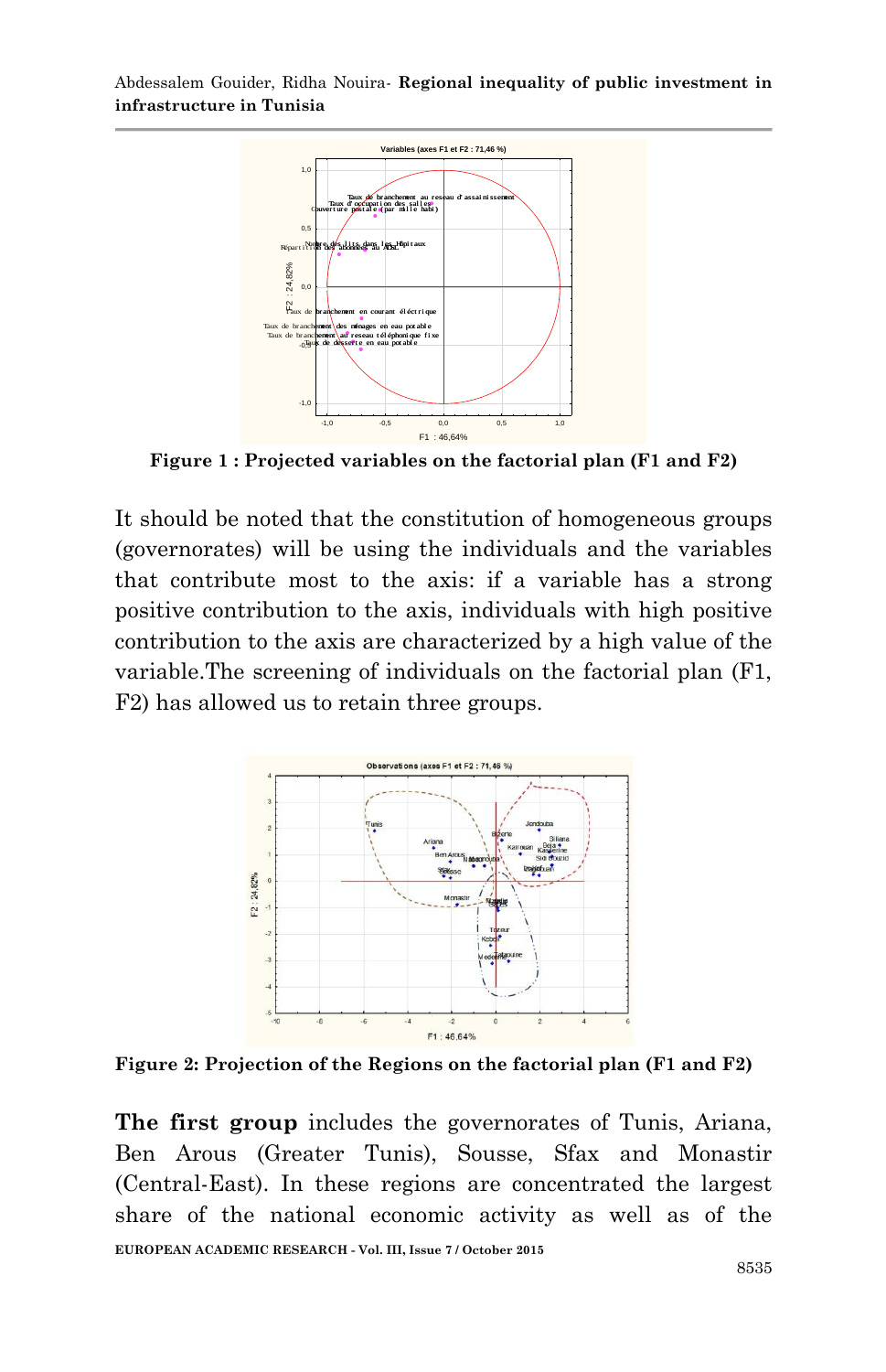population (nearly 40% of the total of the Tunisian population). Compared to other regions of the country, it is most favored and has a developed infrastructure. So this region is characterized by a better quality of life compared to the other regions of the country. Indeed, according to the World Bank (2014), the Greater-Tunis region and the Central-East region record the lowest poverty rate, a rate which varies between 8 and 9%.

**The second group** includes the governorates located in North-West and Central-West of the country. These are the governorates of Zaghouan, Beja, Jendouba, Kasserine, Siliana, Le Kef, Kairouan and SidiBouzid. In these regions is concentrated almost 25% of the Tunisian population. These regions have the lowest rate in term of Household connection in drinking water, Connection Rate to sewerage system, Electricity Connection, Fixed telephone network connection, Distribution of subscribers to ADSL, Postal cover and the number of hospital beds. These regions are under-developed in term of infrastructure which reflect the poor quality of life. Thus, these governorates are the most disadvantaged and suffer from the highest rates of poverty. According to the World Bank (2014), the poverty rate is 26 to 32% respectively in the North-West and Mid-West regions.

**The third group** is constituted by the governorates of Bizerte, Nabeul (North-East Region), Mahdia (Central-East Region), Mannouba (Greater-Tunis), Gabès, Médenine, Tataouine (South-East Region), Kebeli, Gafsa and Tozeur (South-West Region).These governorates bring together nearly 35% of the total Tunisian population. They are equipped with a less developed infrastructure compared to the first group especially in terms of Household connection rate in drinking water, Fixed telephone network connection and Electricity Connection. In term of living standards, these regions are less disadvantaged and poverty rates are lower than those recorded in the second group.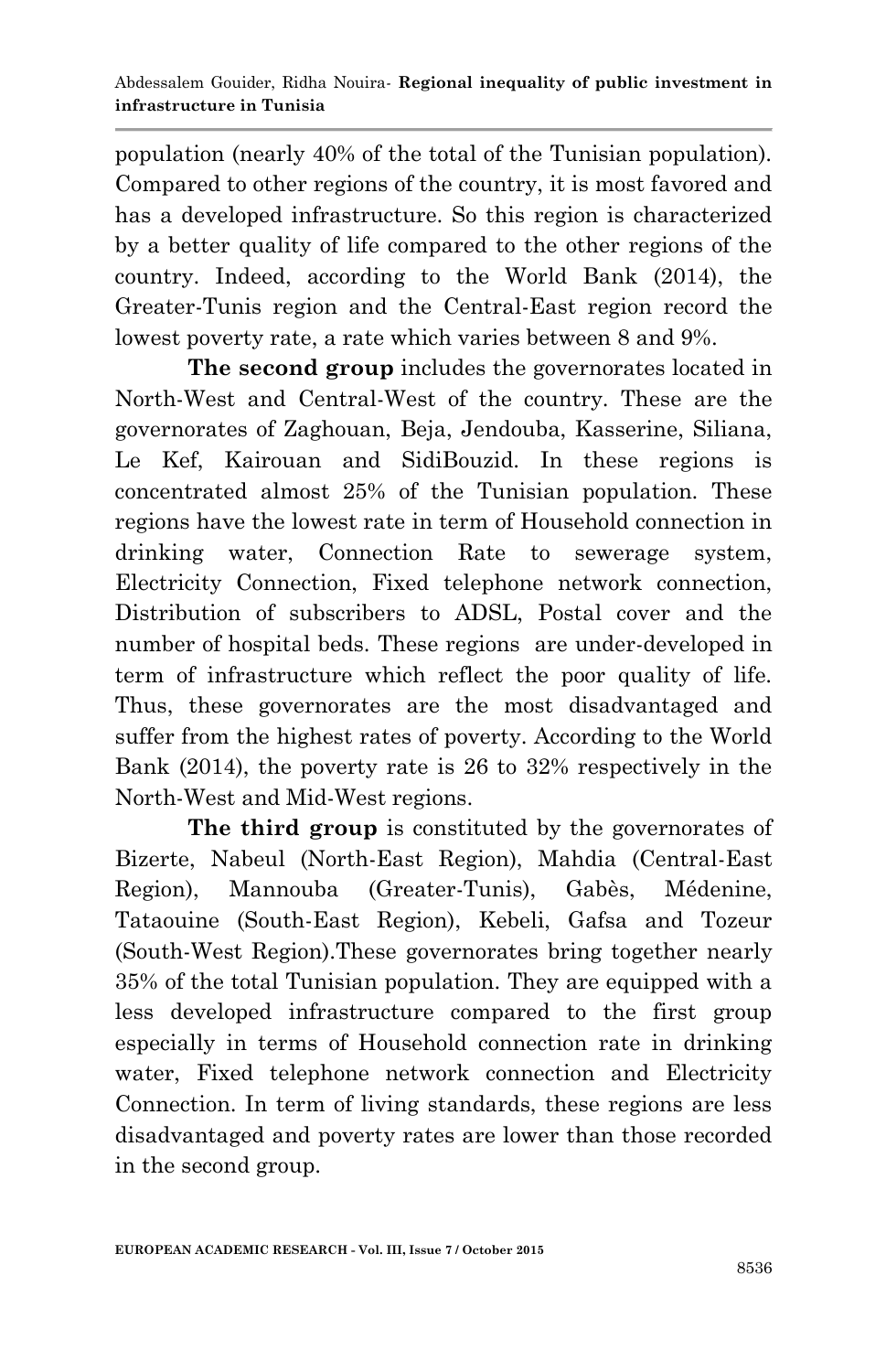According to PCA results, there was a public infrastructure investment inequality between the 24 governorates. This inequality shows a favoritism of the state for the governorates of Greater-Tunis and Central- East regions. However, the North-West and Central-West regions remain the most disadvantaged in terms of public infrastructure investment.

## **3. MEASURE OF THE SCALE OF THE REGIONAL DISPARITY OF PUBLIC INVESTMENT IN INFRASTRUCTURE**

The regional disparities in infrastructure remained a major concern of the Tunisian economic policy. The disparities of infrastructure reflect inequality of public investment in infrastructure between the various governorates. To measure the disparities, several indicators are used in literature ( Gini Index, Theil Index, …). Gini Index appears the most popular.

Gini Index varies between 0 and 1. It is equal to 0 in a situation of complete equality (where all the governorates have the same level of infrastructure) . In other extreme, it's equal to 1 in the situation of maximal inequality. This case concerns a situation when all of the investment in infrastructure is monopolized by some governorates.

The Gini coefficient is calculated as follows:

$$
G = \left(\frac{2}{N^2 \bar{X}}\right) \sum_{i=1}^N \left( \left(i - \frac{N+1}{2}\right) X_i \right) ; \qquad \bar{X} = \frac{1}{N} \sum_{i=1}^N X_i
$$

N is the total number of governorates, *i* is the order of governorate according to the value of the  $X_i$  variable.

We should measure the Gini Index for the nine indicators used to determine the degree of the disparity of infrastructure. The results of this application are summarized in following table: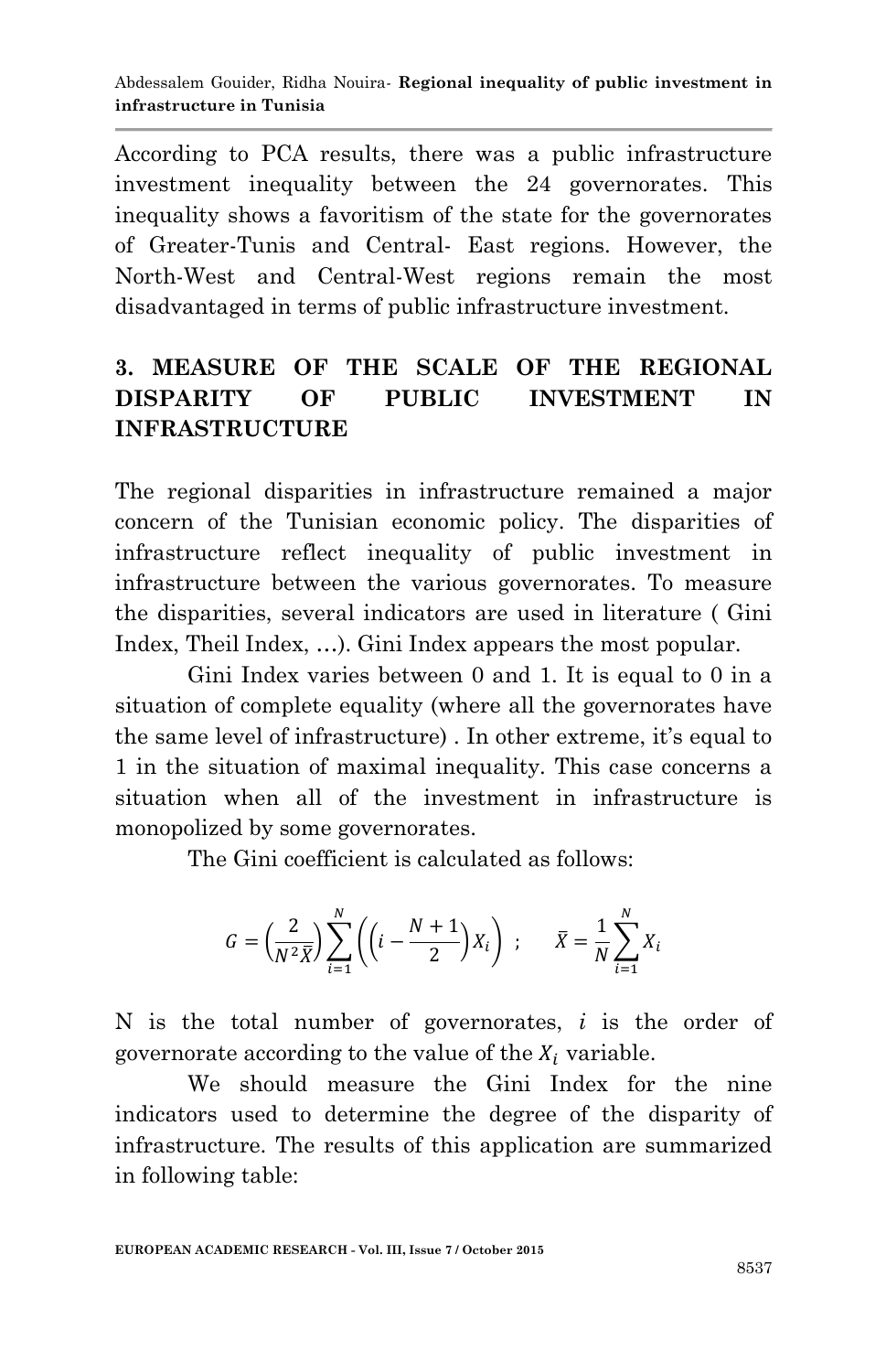Abdessalem Gouider, Ridha Nouira*-* **Regional inequality of public investment in infrastructure in Tunisia**

|                               | Table 2. Calcalation of the Gini mack for an indicators (2001-2012) |       |       |       |       |       |       |       |       |
|-------------------------------|---------------------------------------------------------------------|-------|-------|-------|-------|-------|-------|-------|-------|
|                               | 2004                                                                | 2005  | 2006  | 2007  | 2008  | 2009  | 2010  | 2011  | 2012  |
| Rate of drinking              |                                                                     |       |       |       |       |       |       |       |       |
| water service                 | 0.106                                                               | 0.104 | 0.102 | 0.101 | 0.099 | 0.098 | 0.097 | 0.098 | 0,098 |
| <b>Electricity Connection</b> |                                                                     |       |       |       |       |       |       |       |       |
| rate                          | 0.005                                                               | 0,026 | 0,023 | 0,021 | 0.019 | 0,019 | 0,017 | 0,018 | 0,017 |
| of<br>Occupancy<br>rate       | 0.027                                                               | 0.026 | 0.022 | 0.031 | 0.027 | 0.039 | 0,041 | 0.042 | 0.042 |
| classrooms                    |                                                                     |       |       |       |       |       |       |       |       |
| Rate of fixed telephone       | 0.193                                                               | 0,19  | 0.194 | 0,2   | 0.212 | 0.212 | 0,221 | 0.223 | 0.226 |
| Postal cover                  | 0,213                                                               | 0,215 | 0,217 | 0,217 | 0,219 | 0,217 | 0,211 | 0,237 | 0,216 |
| of<br>Distribution            | 0.614                                                               | 0.634 | 0.613 | 0,6   | 0,551 | 0,512 | 0,495 | 0,472 | 0,464 |
| subscribers to ADSL           |                                                                     |       |       |       |       |       |       |       |       |
| Number<br>of<br>hospital      |                                                                     |       |       |       |       |       |       |       |       |
| beds                          | 0.388                                                               | 0.384 | 0.385 | 0.384 | 0.367 | 0,374 | 0,368 | 0,368 | 0,366 |
| Household connection          | 0,031                                                               | 0,028 | 0,024 | 0,02  | 0,017 | 0,017 | 0,016 | 0,016 | 0,016 |
| rate in drinking water        |                                                                     |       |       |       |       |       |       |       |       |
| <b>Connection Rate to the</b> |                                                                     |       |       |       |       |       |       |       |       |
| sewerage system               | 0.137                                                               | 0.124 | 0,117 | 0,113 | 0,11  | 0.105 | 0.103 | 0.101 | 0,059 |

**Table 2: Calculation of the Gini index for all indicators (2004-2012)**

*Source: calculation of the authors*

The Gini Index shows a relatively high disparity for the variable "Distribution of subscribers to ADSL", as well as for the variable "Number of Hospital beds" and a low disparity for variables "Electricity Connection rate" and " Rate of drinking water service". Indeed, the Gini coefficient are closer to zero for variables "Household connection rate in drinking water", " Electricity Connection rate", "Occupancy rate of classrooms", "Rate of drinking water service" and "Connection rate to the sewerage system". This implies that these infrastructure indicators are equally distributed on the Tunisian territory.

For the indicators "Rate of connection in fixed telephone" and "Postal cover", the Gini index varies between 0,19 and 0,22. For these two variables, the disparity is aggravating. Indeed, the highest Gini coefficient is registered at the end period of the study: it is 0,237 in 2011 for "Postal cover" and 0,226 in 2012 for "Rate of connection in the fixed telephone network".

The disparities of infrastructure concern mainly the "Distribution of subscribers to ADSL" for which the coefficient of Gini remain worrisome (0,614 in 2004) even if it decreased in time (0,464 in 2012). Also, health services are unequally distributed between the various governorates. During the period 2004-2012, the Gini coefficient for the infrastructure health was near to 0,37.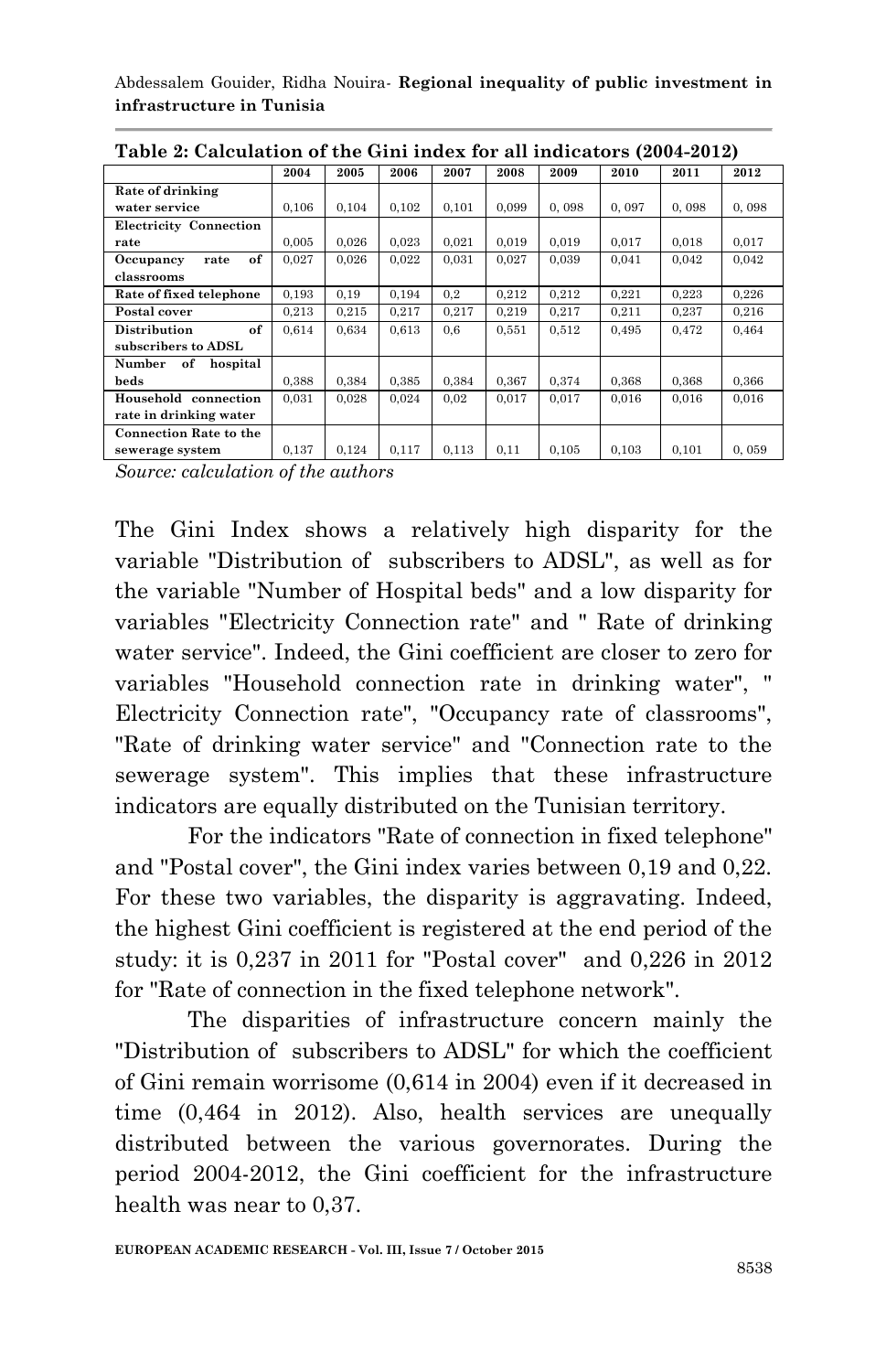Given that the evaluation of the infrastructure level in regions cannot be limited to the observation, separately, of several indicators but it requires the construction of a synthetic index which groups these various infrastructure measures, we will calculate a synthetic infrastructure index. This synthetic indicator permits to make the comparison of the infrastructure level in the various governorates. This comparison permits to judge the efficiency of the Tunisian regional policy. We calculate the synthetic infrastructure indicator using a factorial components technique to combine various measures of infrastructure. Once the synthetic infrastructure index is calculated for all governorate, we measured its degree of disparity using the Gini index. The results of this application as well as the scores of this synthetic index are summarized in the below table:

|                  | 2004  | 2005  | 2006  | 2007  | 2008  | 2009  | 2010  | 2011  | 2012  |
|------------------|-------|-------|-------|-------|-------|-------|-------|-------|-------|
| Tunis            | 92.76 | 91.20 | 90.99 | 90.25 | 87.30 | 90.03 | 91.90 | 92.62 | 89.65 |
| Ariana           | 86.06 | 86.39 | 86.35 | 83.61 | 84.29 | 88.02 | 86.88 | 87.91 | 88.38 |
| <b>Ben Arous</b> | 78.63 | 80.49 | 76.99 | 77.31 | 79.07 | 81.91 | 81.06 | 84.24 | 81.81 |
| Mannouba         | 73.02 | 73.18 | 73.62 | 68.40 | 69.50 | 69.30 | 67.13 | 70.12 | 67.75 |
| Nabeul           | 59.82 | 60.41 | 62.28 | 58.61 | 60.06 | 62.26 | 63.08 | 66.00 | 62.64 |
| Zaghouan         | 37.41 | 41.55 | 42.42 | 44.12 | 46.53 | 45.13 | 43.73 | 45.79 | 42.28 |
| <b>Bizerte</b>   | 56.58 | 55.62 | 55.99 | 52.01 | 53.75 | 57.18 | 59.63 | 49.01 | 59.22 |
| Beja             | 42.95 | 41.70 | 42.27 | 39.71 | 45.41 | 43.60 | 41.59 | 44.52 | 42.51 |
| Jendouba         | 42.08 | 40.28 | 42.50 | 38.11 | 40.00 | 41.42 | 41.64 | 44.31 | 42.41 |
| Le Kef           | 44.84 | 39.78 | 44.83 | 38.43 | 41.50 | 46.59 | 43.77 | 45.79 | 42.53 |
| Siliana          | 34.50 | 34.33 | 37.80 | 39.30 | 35.14 | 33.85 | 34.68 | 38.41 | 36.27 |
| <b>Sousse</b>    | 70.65 | 69.02 | 71.16 | 68.38 | 69.74 | 73.20 | 71.65 | 75.15 | 72.01 |
| Monastir         | 59.16 | 58.14 | 61.07 | 59.73 | 61.66 | 63.32 | 62.17 | 67.16 | 63.18 |
| Mahdia           | 44.94 | 44.23 | 43.45 | 45.21 | 47.69 | 46.01 | 50.28 | 50.45 | 47.27 |
| <b>Sfax</b>      | 59.94 | 59.65 | 62.20 | 64.25 | 64.82 | 61.78 | 61.42 | 64.57 | 62.26 |
| Kairouan         | 49.22 | 48.49 | 49.68 | 46.82 | 49.45 | 48.68 | 50.63 | 52.20 | 48.44 |
| Kasserine        | 37.64 | 34.38 | 39.31 | 32.60 | 38.19 | 36.63 | 37.40 | 39.58 | 37.36 |
| Sidi             |       |       |       |       |       |       |       |       |       |
| Bouzid           | 34.73 | 29.52 | 29.95 | 28.94 | 33.71 | 30.00 | 30.94 | 32.21 | 31.04 |
| Gabes            | 50.00 | 50.13 | 51.92 | 50.44 | 52.11 | 51.39 | 53.15 | 54.36 | 50.89 |
| Medenine         | 36.03 | 34.46 | 35.96 | 37.09 | 38.32 | 35.20 | 38.63 | 38.66 | 34.22 |
| Tataouine        | 35.25 | 36.16 | 39.27 | 38.95 | 41.30 | 39.79 | 39.94 | 41.81 | 37.94 |
| Gafsa            | 49.52 | 48.13 | 47.02 | 49.90 | 49.83 | 47.09 | 50.84 | 51.74 | 47.70 |
| <b>Tozeur</b>    | 49.32 | 48.36 | 50.00 | 49.50 | 50.50 | 50.49 | 50.48 | 54.55 | 49.03 |
| Kebeli           | 41.87 | 43.03 | 46.77 | 46.74 | 47.48 | 43.67 | 47.35 | 49.78 | 44.77 |
| Gini Index       | 0.162 | 0,17  | 0,157 | 0.161 | 0,148 | 0.163 | 0,157 | 0,152 | 0,162 |
|                  |       |       |       |       |       |       |       |       |       |

**Table 3: Synthetic of infrastructure by region and Gini Index**

*Source: calculation of the authors*

**EUROPEAN ACADEMIC RESEARCH - Vol. III, Issue 7 / October 2015**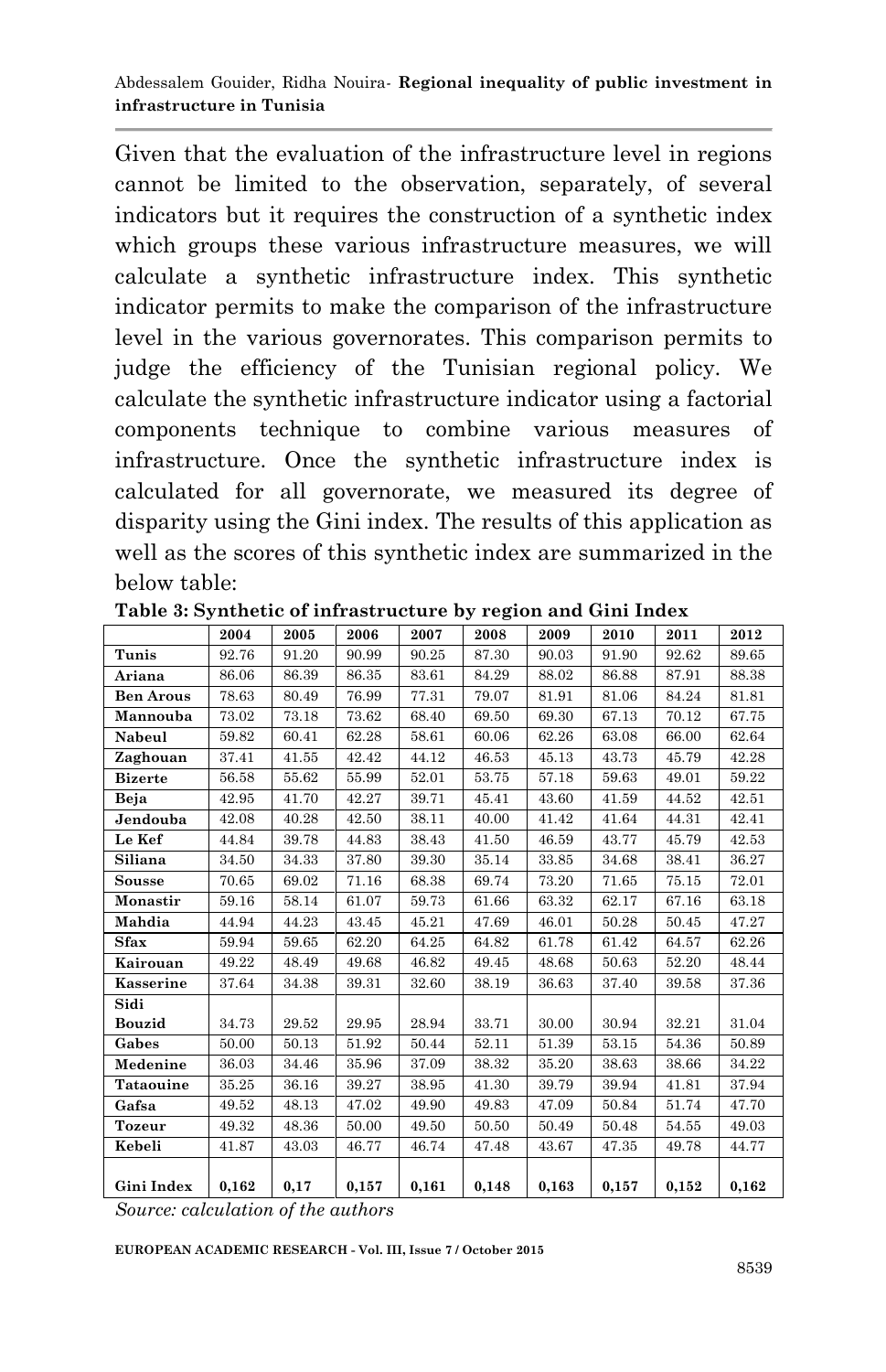The analysis of the regional scores of this synthetic index during the period 2004-2012, shows the existence of a regional disparity in infrastructure between the 24 governorates. Governorates presenting the weakest regional scores being the most affected by this infrastructure disparity. So, the governorates of Mednine, Tataouine, Sidi Bouzid, Siliana and Kasserine are the least endowed in infrastructure. These governorates did not record notable improvements in their infrastructure endowments cover the period (2004-2012). Any regional development policy must be concentrated on the increasing of the investments in infrastructure in these governorates. The Gini index applied to the synthetic infrastructure index is practically stable and varies between 15 and 17 %. This implies the existence of a persistent disparity between the 24 governorates of Tunisia, but this disparity is not of high magnitude.

The observation of the evolution of the Gini index disparity (see graph in annexe 2 page 24), shows that, generally, the biggest values of this index are registered at the beginning of the period (2004-2005). These coefficients decrease in time and reach their weakest values at the end of the period (2011-2012). So, the gap of the infrastructure inequality decreases over time which imply an eventually convergence of the infrastructure levels between regions.

## **3.1. Convergence tests: The disparities in infrastructure investment are persistent?**

The degree of the disparities in infrastructure investment in the 24 governorates being determined, it is interest to verify if these disparities are persistent or on the contrary they reduced in time. To answer this interrogation, we use the convergence analysis. Convergence exist when the difference between the series or their dispersion is reduced in time. The convergence measures, here, the reduction of infrastructure disparities within a group of regions. So, there is a convergence when the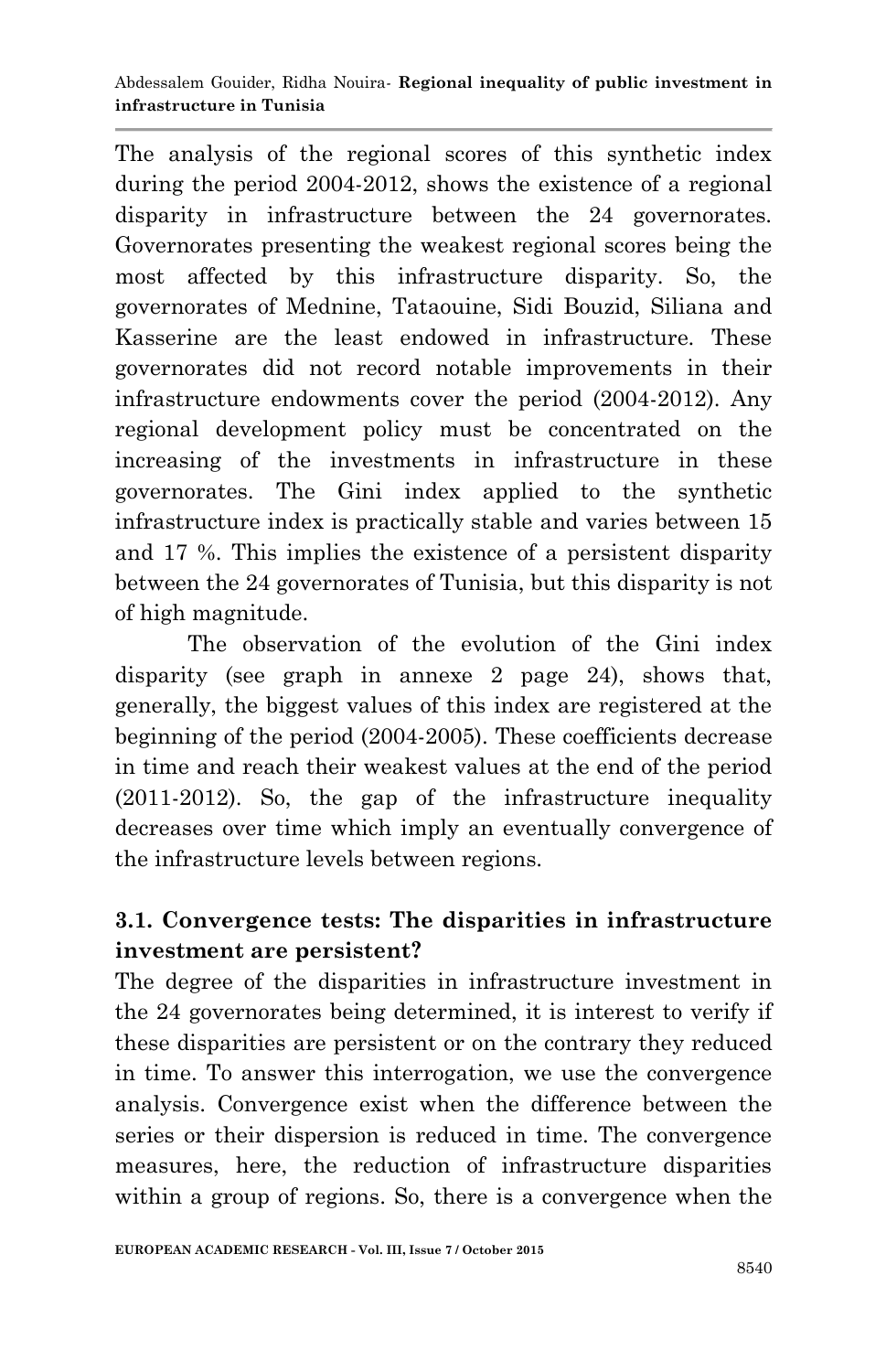regional infrastructure indicators get closer. According to the pioneers' works of Baumol (1986), several empirical studies were undertaken on the models of convergence. The various proposed tests are cross sections tests, panels tests, chronological series or cointegration analysis.

Among convergence approach we can cite the ßconvergence method. It is relative to the instantaneous cut data that tries to study the behavior on returning to the average of the variable. However, this method is subject to several critics mainly those of (Bernard and Durlauf, 1991) concerning the fact that the ß - convergence test doesn't take into account the non-stationary of series.

In this work, we will just apply the most usual convergence test: the panel unit root tests and the panel cointegration test. These approaches will be used to answer the following question: is there a phenomenon of convergence of the infrastructure indicators for the 24 governorates?

The first convergence approach uses panel unit root test. This method try to test the stability of the series, otherwise, we test the hypothesis that gap in the average is stationary, or still if the series tend to return to their average. The advantage of the unit root test is to use a statistics of test appropriate to the not stationary character of the series. (Beine, Docquier and Hecq, 1998) and (Lopez and Papell, 2012) tested the stationarity of  $y_{it}^{dif}$ , such as:

$$
y_{it}^{dif}=y_{it}-\frac{\sum_{i=1}^{N}y_{it}}{N}
$$

In this work, we will use this approach with near difference that we test the stationarity of  $y_{it}^{dif} = y_{it} - \frac{\sum_{j=1}^{N} y_j}{\sum_{j=1}^{N} y_j}$  $\frac{f_1 y f_1}{N}$ . We have a convergence if the difference is stationary. The literature of the panel stationarity test is rather recent but it is also very rich. These tests form two generations. The first generation is based on the hypothesis of cross-sectional independence. Among these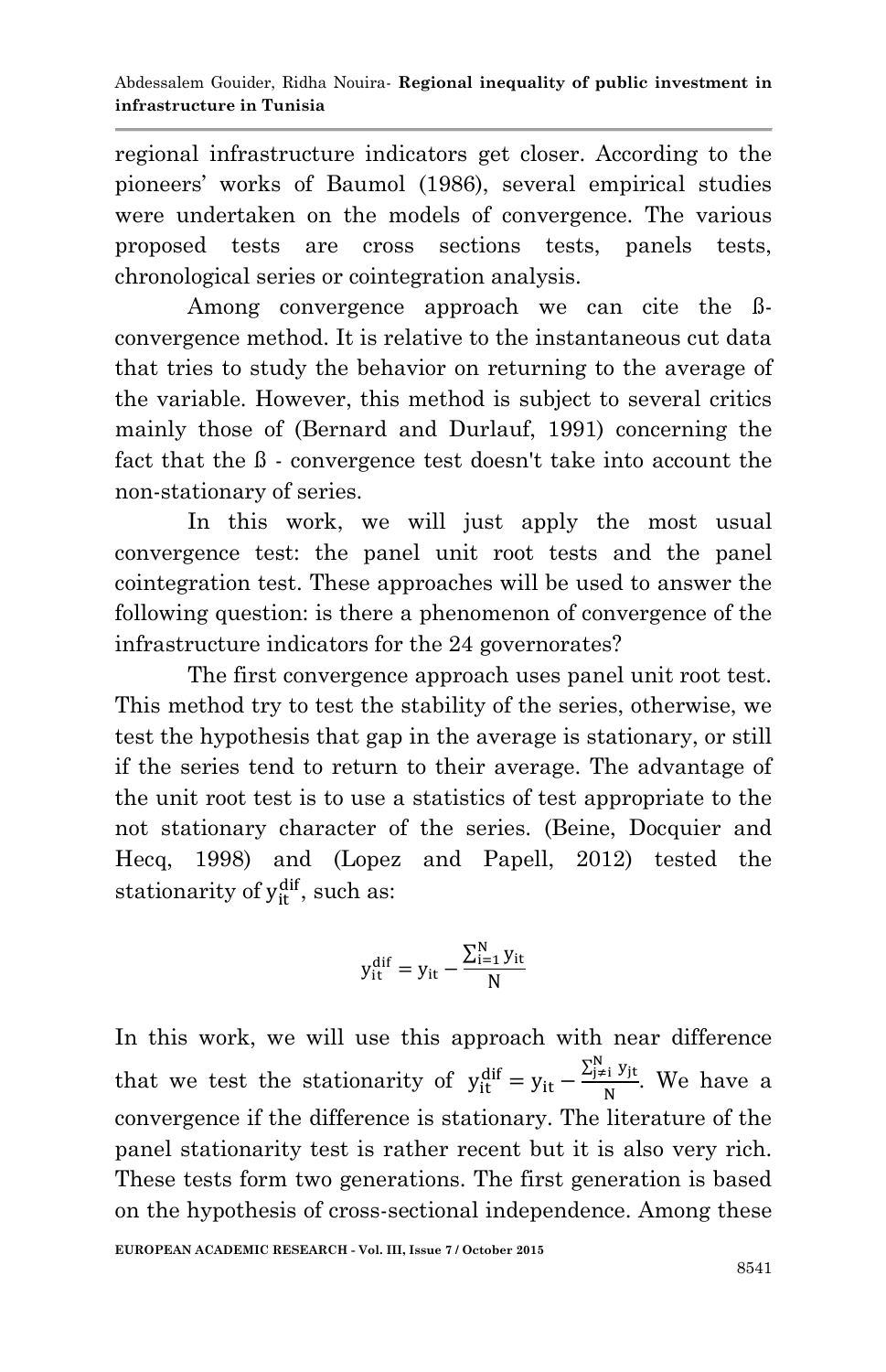tests we cite the test of (Levin-Lin, 2002), (Im-Pesaran and Shin, 2003) and of (Maddala-Wu, 1999).

The second generation of the panel stationarity test releases the hypothesis of cross-sectional independence. They take into account the dependence between individuals. This second generation of tests includes the test of Bai and Ng (2004), Moon and Perron (2004), Chang (2002), Pesaran (2007). According to these tests, the cross-sectional dependence is due to the existence of the common components for all individuals of the panel.

To examine whether individuals are interdependent, we use a test suggested by Pesaran (2004). This test is based on the average of the correlations between the residuals from a regression on each individual separately. Consider the variable  $y_i$  relative to individual *i*. The variable is regressed on its first lag and the residuals are collected to compute  $\rho_{ii}$  which is the correlation coefficient between the residuals from individual and *j* regressions. The statistic is:

$$
CD=\sqrt{\frac{2T}{N(N-1)}}\sum_{i=1}^{N-1}\sum_{j=i+1}^{N}\rho_{ij}
$$

This statistic is shown to have a N (0, 1) distribution under the null hypothesis of independence, where N is the number of individuals and T is the number of years.

The results of the test applied to all infrastructure index are presented in Table 4. For all variables, the tests reject the null hypothesis of independence of individuals.

**Table 4: Tests of the Independence of the Variables across Individuals**

| Infrastructure indicator       | <b>Calculated Statistics</b> |  |  |  |
|--------------------------------|------------------------------|--|--|--|
| Rate of drinking water service | $3.27***$                    |  |  |  |
| Electricity Connection rate    | $3.18***$                    |  |  |  |
| Occupancy rate of classrooms   | $4.05***$                    |  |  |  |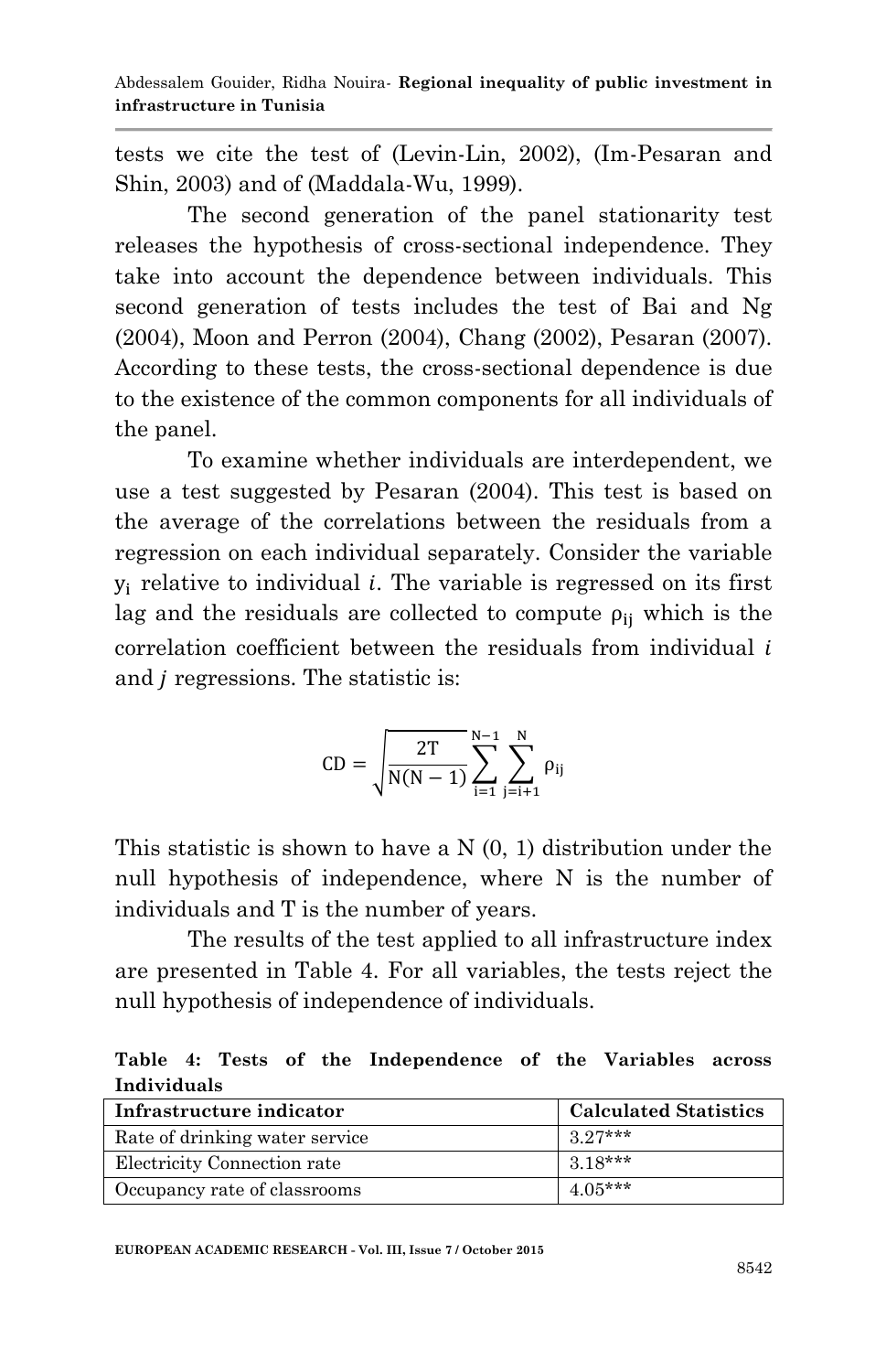| Rate of fixed telephone                     | $6.12***$ |
|---------------------------------------------|-----------|
| Postal cover                                | 15.506*** |
| Distribution of subscribers to ADSL         | $3.41***$ |
| Number of hospital beds                     | $7.13***$ |
| Household connection rate in drinking water | $3.14***$ |
| Connection Rate to the sewerage system      | $4.26***$ |
| Infrastructure indicator                    | $8.01***$ |
| Critical value at 1%                        | 2.8       |

(\*\*\*) significant at 1%

To examine stationarity, we should use a test that incorporates the interdependence of individuals. The Pesaran (2007) test is the most adequate because it targets a situation where N (the number of individuals) is higher than T (the number of years). In addition, the test allows analyzing non-stationarity within a heterogeneous panel framework, i.e. a panel in which each country is allowed to evolve according to its own dynamics. The test builds on the well-known augmented Dickey-Fuller regressions. Practically, consider  $y_{it}$  relative to individual *i* at time *t*.

The regression is :  $\Delta y_{it} = \alpha_i + \rho_i y_{it-1} + \gamma_i \overline{y}_{t-1} + \delta_i \Delta \overline{y}_t + v_{it}$ 

Where  $\bar{y}_t$  is the average of yit over all individuals at time t.

Pesaran CIPS statistique is based on the average of the tstudent coefficient  $t_i$  of the coefficient  $\rho_i$ 

The statistic:  $CIPS(N, T) = \frac{1}{N}$  $\frac{1}{N} \sum_{i=1}^{N} t_i(N,T)$  is used to test stationarity but it does not have a standard distribution. We follow Pesaran (2007) and simulate the critical values using the Monte Carlo approach. If the computed statistic (CIPS) is above the critical value, one cannot reject the null hypothesis of stationarity.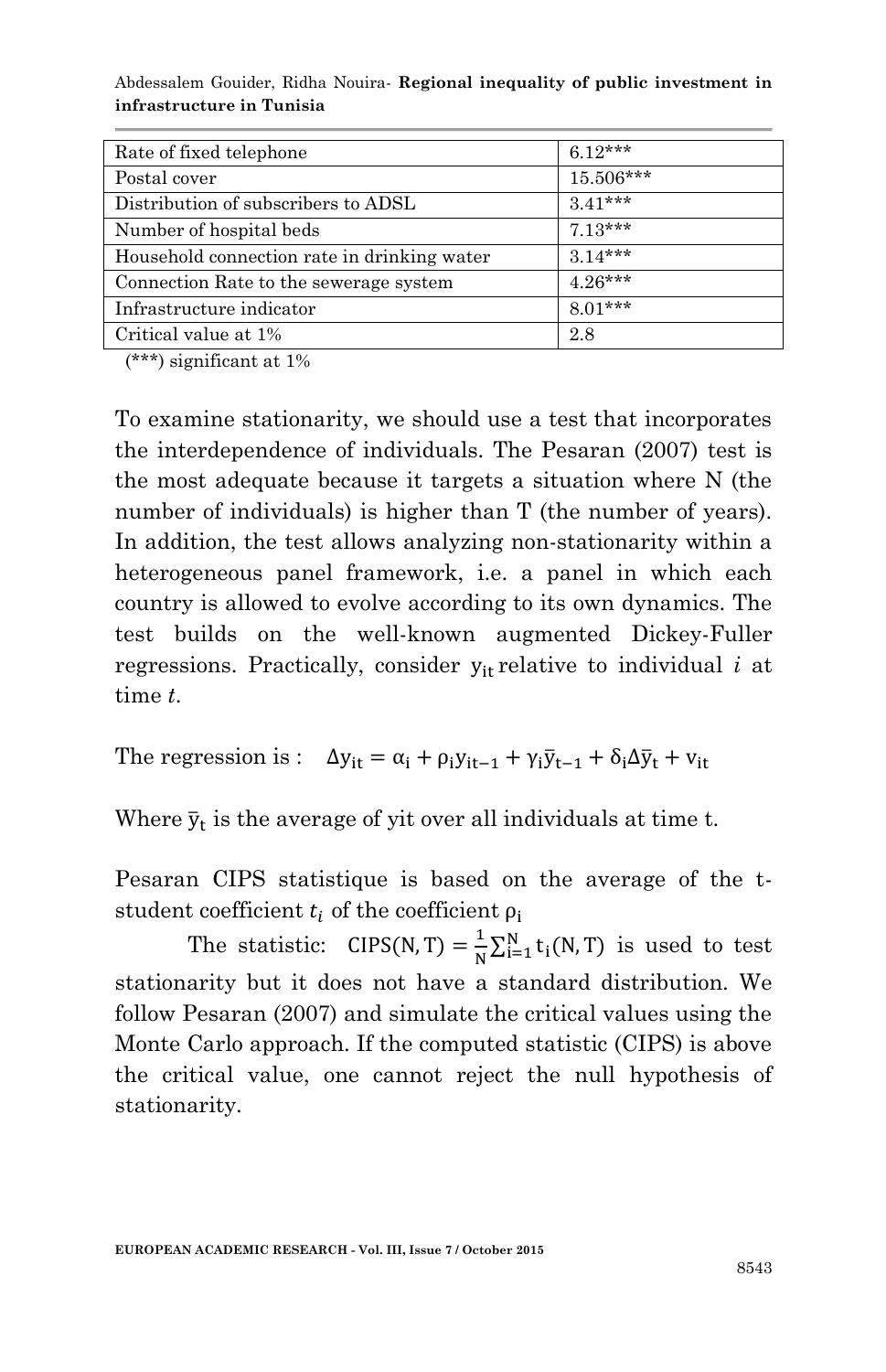| Calculated                                                         |
|--------------------------------------------------------------------|
| <b>Statistics: CIPS</b>                                            |
| $-3.06***$                                                         |
| $-1.68$                                                            |
| $-1.12$                                                            |
| $-2.41***$                                                         |
| $-0.92$                                                            |
| $-1.13$                                                            |
| $-3.15***$                                                         |
| $-1.67$                                                            |
| $-1.39$                                                            |
| $-1.98$                                                            |
| $-2.20$                                                            |
| Table 5: Test of the Stationarity of the infrastructure indicators |

**Table 5 : Test of the Stationarity of the infrastructure indicators**

(\*\*\*) significant at 1%

Table 5 presents the results. The tests reveal that there is a convergence for the following variables: Rate of drinking water service, Rate of fixed telephone and Number of hospital beds.

The second approach analyses the convergence as a longterm process. The convergence between two macroeconomic variables involves that their difference is stable. So, two nostationary series do not converge if they are cointegrated. The convergence tests are founded on the cointegration concept. The cointegration relationship is a relation of long-term equilibrium: equilibrium in the sense where the shocks cannot have a temporary effect on the equilibrium relation. The coïntégration is a necessary but not sufficient condition to permit the convergence. The convergence imposes, furthermore, constraints on the long-term parameters.

In this work, and with the aim of testing the convergence of the infrastructure indicators between 24 governorates of Tunisia, we will test the existence of a cointegration relation between  $y_{it}$  and  $y_{it}^*$  where  $y_{it}$  is one of the variables used as indicators of infrastructure for the region  $i$ and  $y_{it}^* = \frac{\sum_{j \neq i}^N y}{N}$  $\frac{i}{N}$  is the average of this variable for the other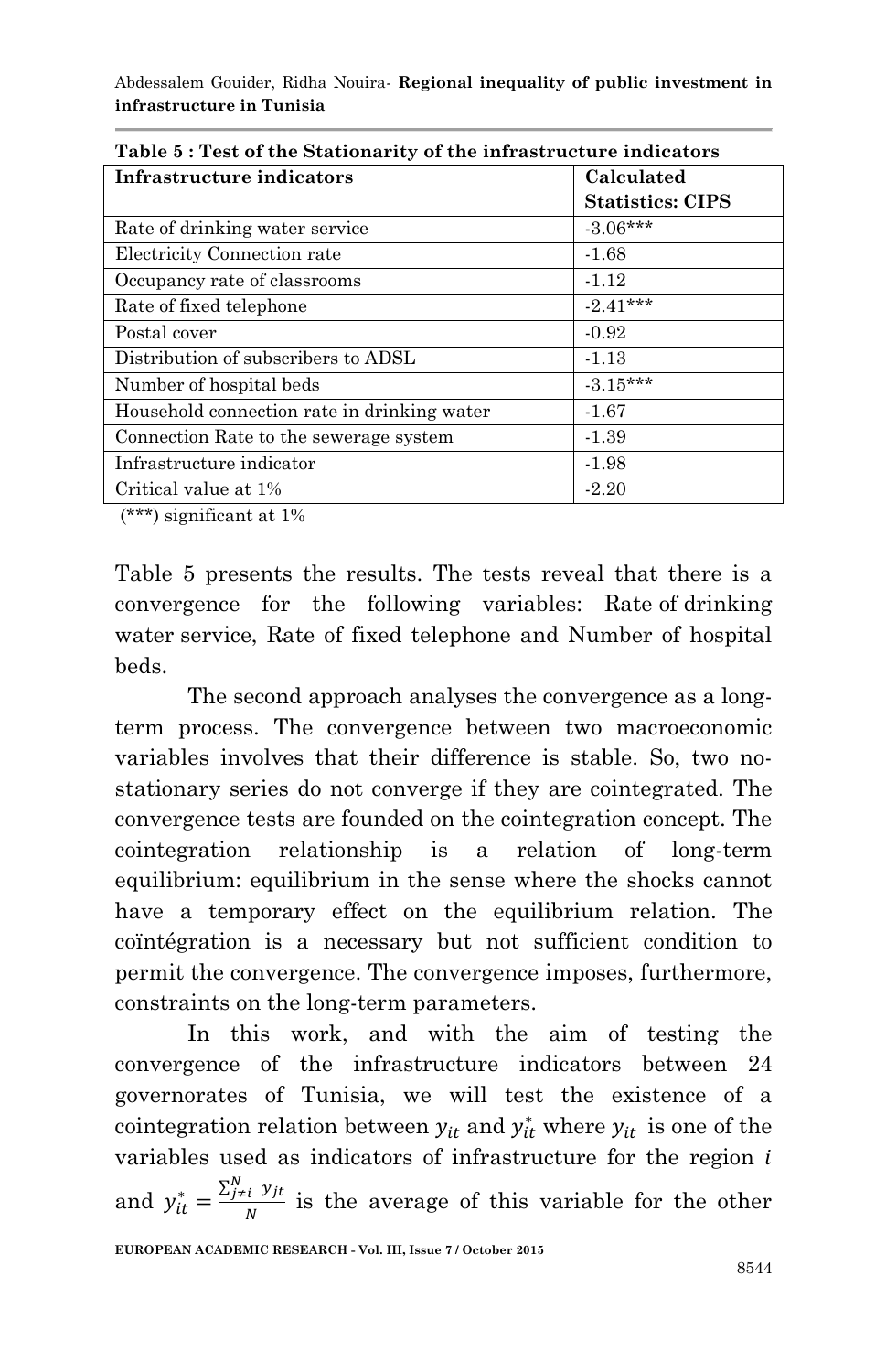regions. A necessary condition of the convergence between all regions is the existence of a relation of cointegration between  $y_{it}$  and  $y_{it}^*$ .

Before testing the coitegration relation between  $y_{it}$ and  $y_{it}^*$ , we tested the stationarity of variables by the Pesaran (2007) panel unit root test. The results of this test show that, generally, we have a non-stationarity for all infrastructure indicators (annex 3 page 24).

Now, we should use a co-integration test that takes account of the interdependence between individuals. This is possible using Westerlund (2007) test. It is based on an Error Correction Model and proposes two statistics. These are the panel statistic and the group mean statistic. The relevance of this distinction lies in the formulation of the alternative hypothesis. For both statistics the null hypothesis is nocointegration for the panel as a whole. For the panel statistics, the alternative hypothesis is cointegration for the panel as a whole. For the group mean statistics, the alternative hypothesis is cointegration for at least some countries. The panel and the group mean statistics are respectively:

$$
P_{\tau} = \frac{\hat{\alpha}}{SE(\hat{\alpha})}
$$

and

$$
G_{\tau} = \frac{1}{N} \sum_{i=1}^{N} \frac{\hat{\alpha}_i}{SE(\hat{\alpha}_i)}
$$

where *α*, *α<sup>i</sup>* and *SE* are respectively is the Kernel estimators of the common error correction parameter, country's i error correction parameter and their standard errors. The statistics, once normalized and standardized by the appropriate moments, converges to a standard normal distribution. Table 6 reports the results of Westerlund test.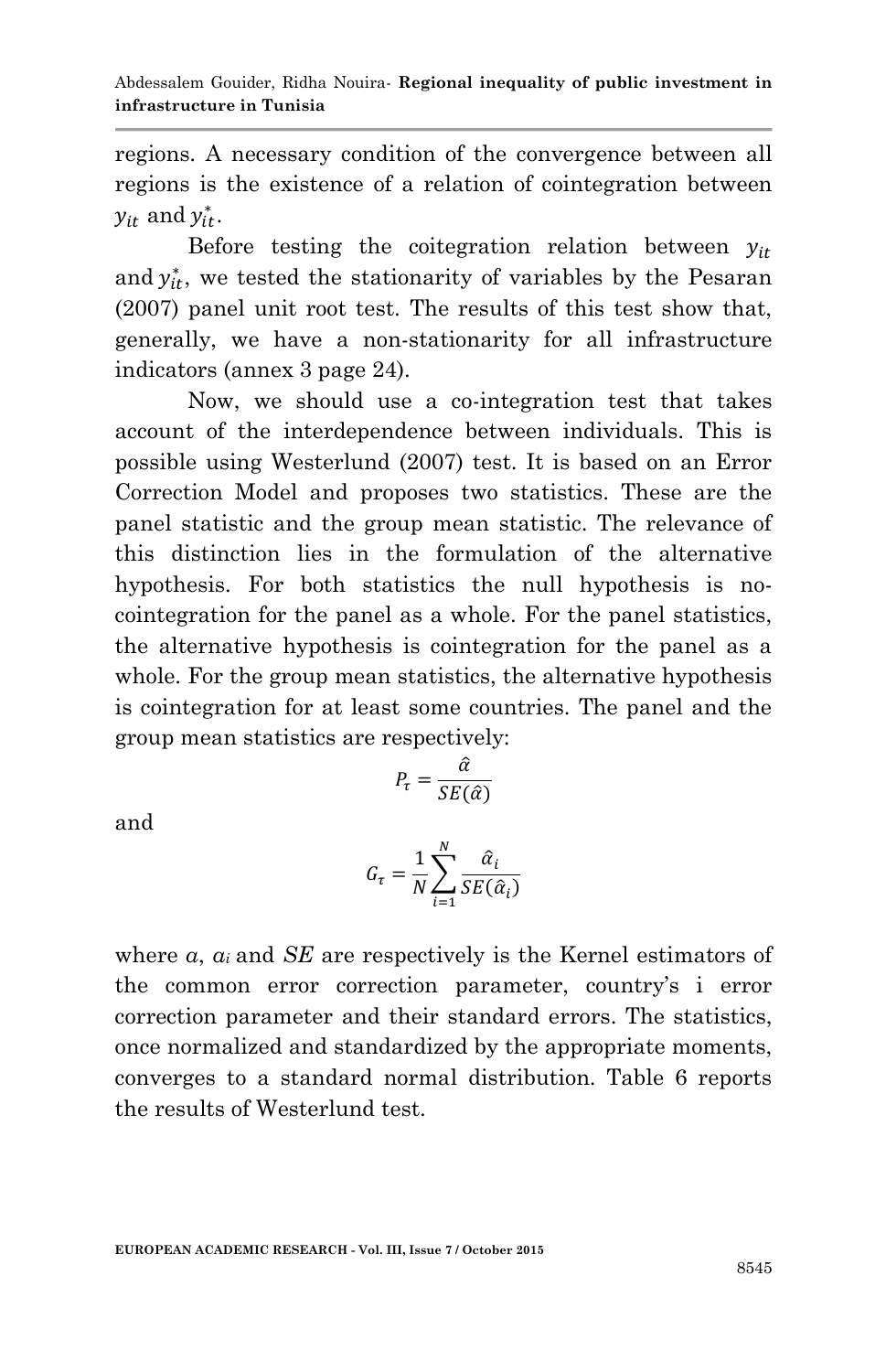|                                        | <b>Statistics</b> |           |            |       |  |  |  |
|----------------------------------------|-------------------|-----------|------------|-------|--|--|--|
|                                        | $G_{\tau}$        |           | Ga         |       |  |  |  |
| Infrastructure indicators              | Calculated        | <b>P.</b> | Calculated | Р.    |  |  |  |
|                                        | value             | value     | value      | value |  |  |  |
| Rate of drinking water service         | $-8.32***$        | 0.00      | $-6.34***$ | 0.00  |  |  |  |
| Electricity Connection rate            | $1.26\,$          | 0.32      | 0.897      | 0.41  |  |  |  |
| Occupancy rate of classrooms           | 0.327             | 0.57      | 0.168      | 0.6   |  |  |  |
| Rate of fixed telephone                | $-5.38***$        | 0.001     | $-5.12***$ | 0.001 |  |  |  |
| Postal cover                           | 0.619             | 0.74      | 0.195      | 0.58  |  |  |  |
| Distribution of subscribers to ADSL    | 0.841             | 0.43      | 0.234      | 0.51  |  |  |  |
| Number of hospital beds                | $-7.39***$        | 0.00      | $-6.37***$ | 0.00  |  |  |  |
| Household connection rate in drinking  | $-6.84***$        | 0.00      | $-5.27***$ | 0.001 |  |  |  |
| water                                  |                   |           |            |       |  |  |  |
| Connection Rate to the sewerage system | 0.798             | 0.62      | 0.297      | 0.69  |  |  |  |
| Infrastructure indicator               | 0.697             | 0.61      | 0.237      | 0.51  |  |  |  |

#### **Table 6 : Test of co-integration**

(\*\*\*) significant at 1%

The null hypothesis of no-cointegration is rejected for "Rate of drinking water service", "Rate of fixed telephone" , "Number of hospital beds" and "Household connection rate in drinking water"

The existence of this long-term relation is necessary, but not sufficient condition, to assure the convergence. The convergence imposes, furthermore, constraints on the parameters of long-term,  $\alpha$  and  $\beta$  in the following equation:  $y_t = \alpha + \beta y_t^* + \varepsilon_t$ . Bernard and Durlauf (1991, 1995), using temporal series, imposes that  $\beta$  is equal to one. Thus, so that there is a convergence, we have to test if the long-term coefficient is equal to 1. Some methods are available to get efficient estimate of the parameters. Among them, DOLS was developed by Kao and Chiang (2000) and consists of adding to the co-integration equation lags of the explanatory variables in order to "clean" the error term from any autocorrelation and heteroskedasticity. The DOLS estimator has better properties than alternative estimators (see Kao and Chiang, 2000) because it allows, to some extent, taking into account the cross-country dependence while allowing for heterogeneity of the panel in the short term. Table 7 presents the DOLS results.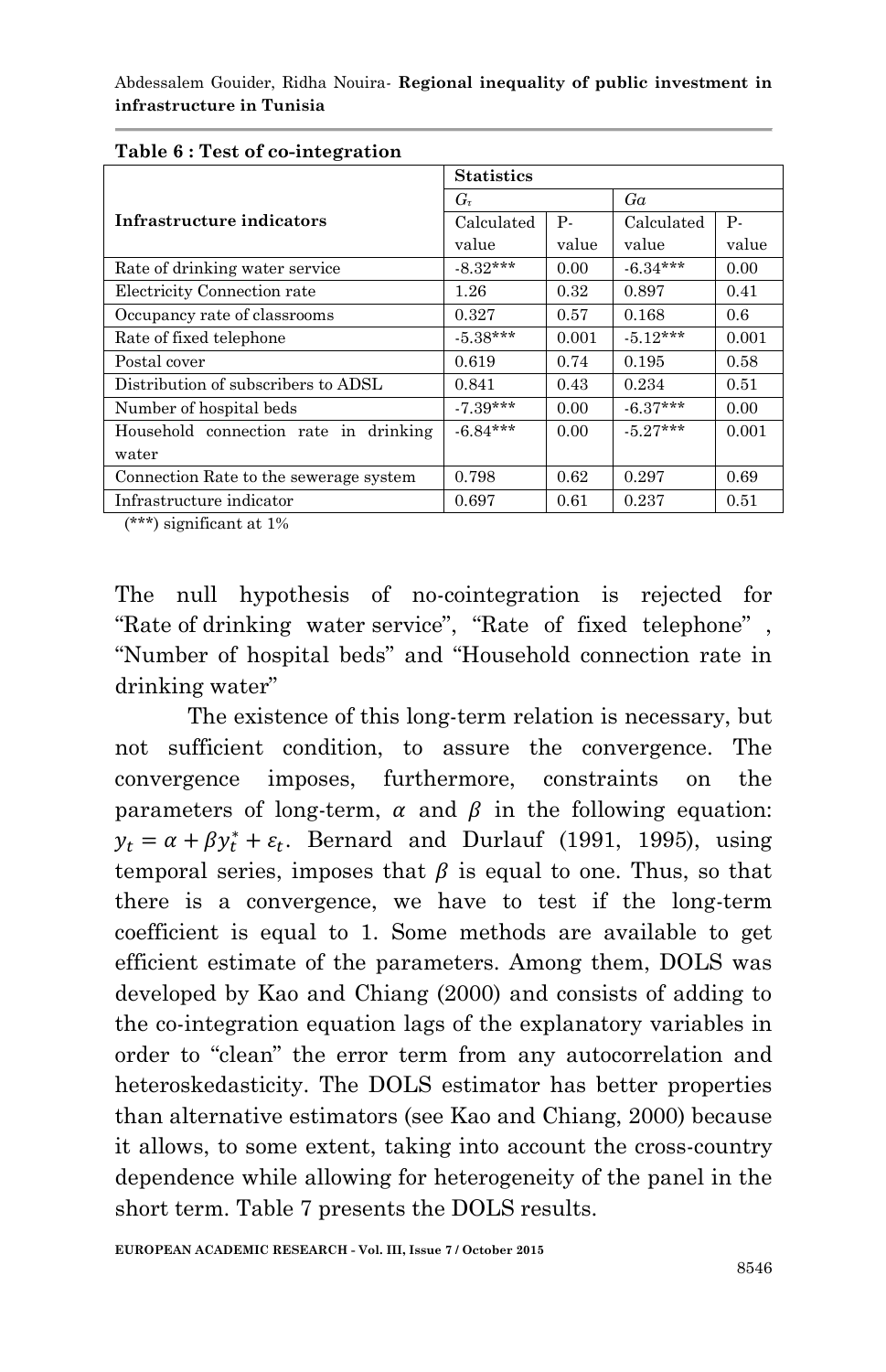| Table <i>i</i> : Results DOLS estimator     |             |                     |
|---------------------------------------------|-------------|---------------------|
| infrastructure Indicators                   | coefficient | P-value of the test |
|                                             |             | $\beta = 1$         |
| Rate of drinking water service              | $-0.832$    | 0.32                |
| Rate of fixed telephone                     | $-0.879$    | 0.39                |
| Number of hospital beds                     | $-1.14$     | 0.46                |
| Household connection rate in drinking water | $-9.37$     | 0.001               |

**Table 7 : Results DOLS estimator**

The results of this table show that we have a convergence between 24 governorates of Tunisia for the following indicators of infrastructure: Rate of drinking water service, Rate of fixed telephone and Number of hospital beds. These results are in accordance with the results that we found using the panel unit root test.

Taking into account results of the Gini index and convergences tests we can group the infrastructure indicators in three categories:

- Indicators which the distribution is almost egalitarian between the 24 governorates. It is about the " Rate of drinking water service ", " Household connection rate in drinking water ", " Electricity Connection rate " and " Occupancy rate of classrooms ".
- Indicators whose distribution is unequal, but it is abatin g. It is about the " Number of beds in hospitals ".
- Indicators which inequality are relatively high and which are aggravating in time. It is in particular about the "Postal cover" and about the "Distribution of subscribers to ADSL".

For the last two categories, the public efforts should be multiplied to realize the regional equilibrium in terms of infrastructure endowment.

### **CONCLUSION**

The objective of this paper was to measure the degree of the regional disparities in Tunisia in terms of disparities of infrastructures endowment for 24 governorates which make up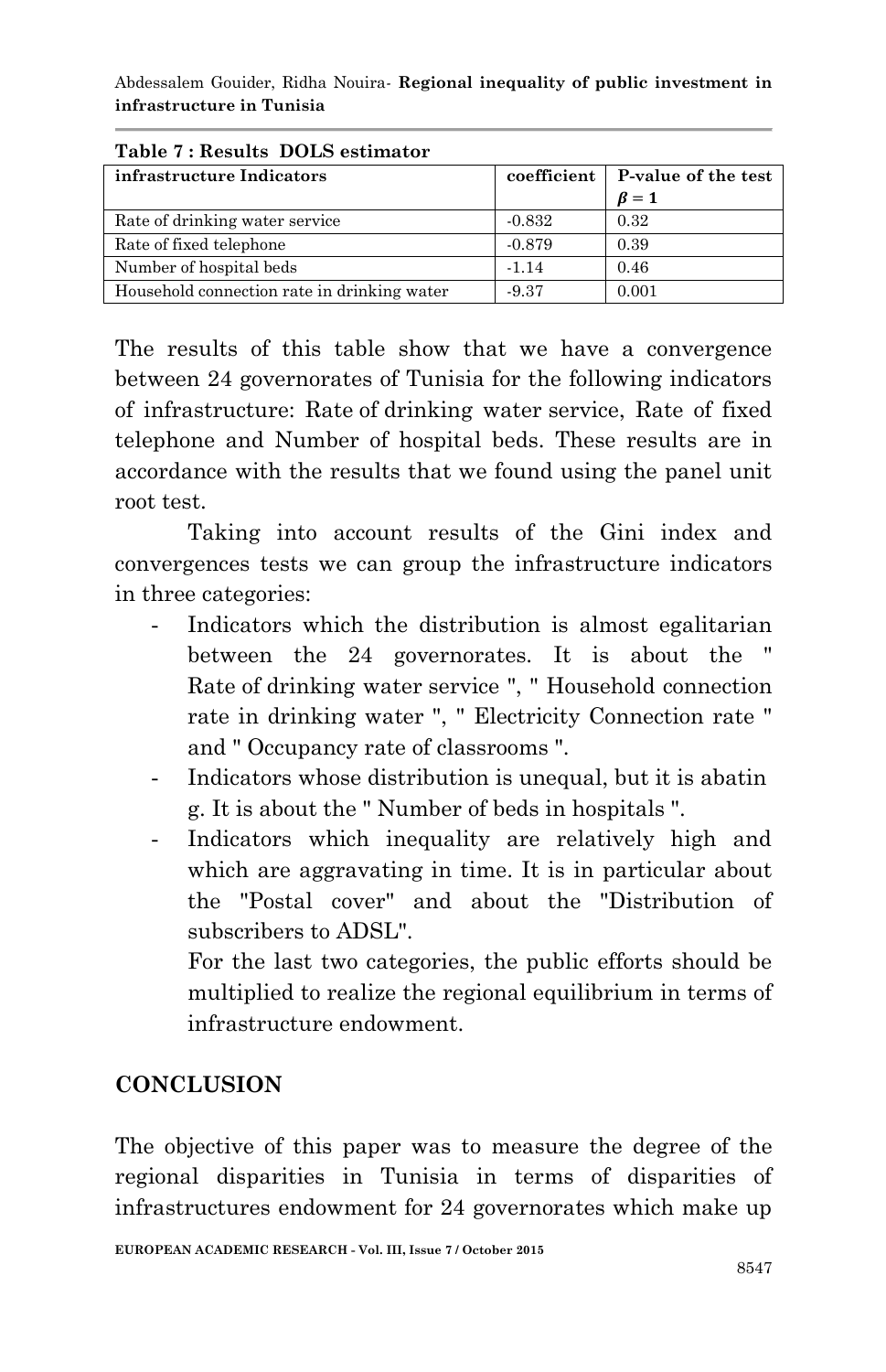the Tunisian territory and to verify if these disparities are persistent. Indeed, the infrastructure investment stimulates the economic activities, reduces transaction costs, improves the competitiveness and creates opportunities of employment for the poor people. The challenge for Tunisia is to converge the standard of living on the whole territory (World Bank, on 2014). Indeed, the economic policies adopted since the independence missed the territorial dimension and the measures made in this direction failed. So, the regional disparities in Tunisia remained a major concern of the economic policy, their reduction need more a local mobilization of the resources rather than a redistribution of income.

We often fall the persistent regional imbalance which characterizes the Tunisian economy to the disparities of infrastructure investment in the various governorates. The results of this study show that many improvements were realized in infrastructures relative to the distribution of the drinking water and the education. In this domain, the distribution of the infrastructure is almost equal for all Tunisian territory. Nevertheless, persistent disparities still exist for the "Postal cover" the communication means ("Distribution of subscribers to ADSL" and "Rate of fixed telephone" and "Number of hospital beds". Besides, any regional development policy will have to take into account.

The State must practice some positive discrimination measures in the governorates which have the poor infrastructure endowment (Jendouba, Siliana, Sidi Bouzid Medenine and Tataouine) in order to encourage investment in these regions. Of course, the quality of the results is dependent on the database used in this paper. The absence of the regional data concerning the infrastructure transport, for example, can affect the quality of obtained results.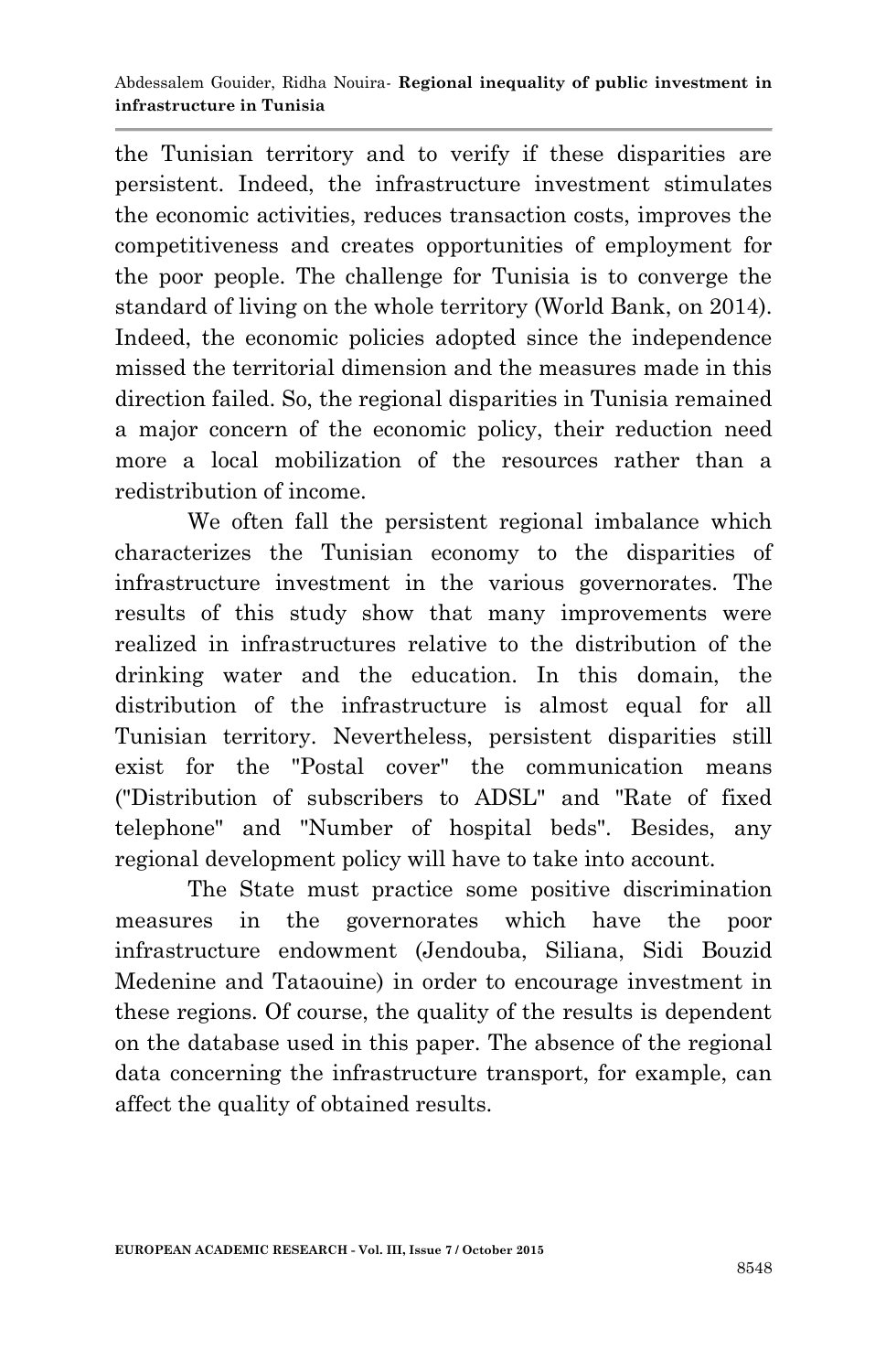### **REFERENCES**

- BAI J. and NG S. (2004), "A PANIC attack on unit roots and cointegration", *Econometrica*, 72, pp. 1127-1177
- Banque mondiale (2014),"La révolution inachevée : créer des opportunités, des emplois de qualité, et de la croissance pour tous les tunisiens", Rapport N° 86179-TN, mai 2014.
- BARRO R., et SALA-I-MARTIN X., (1996), « La croissance économique », Mc Graw Hill, Ediscience
- BAUMOL W.J. (1986), "Productivity growth, convergence and welfare what the long-run data show", *The American Economic Review*, 76, 1072- 1085.
- BEINE M., F. DOCQUIER et A. HECQ (1998), « Convergence des groupes en Europe: une analyse sur données régionales », Ministère de la Région Wallonne, Service des Etudes et de la Statistique, discussion paper n° 9801.
- BERNARD A.B. et S.N. DURLAUF (1991), « Convergence of international output movements », NBER Working Paper n° 3717.
- BERNARD A.B. et S.N. DURLAUF, (1995) « Convergence of international output movements », *Journal of Applied Econometrics*, 10, 97-108.
- BOUGHEAS S., DEMETRIADES P., MORGENROTH E. (2003), "International aspects of public infrastructure investment", *Canadian Journal of Economics*, Canadian Economics Association, vol. 36(4), pages 884-910, November.
- CHANG Y. (2002), "Nonlinear IV unit root tests in panels with cross-sectional dependency", *Journal of Econometrics*, 110, pp. 261-292.
- DANA G. and MICHAEL M. (2014), Infrastructure Investment and Economic Growth: Surveying New Post-Crisis Evidence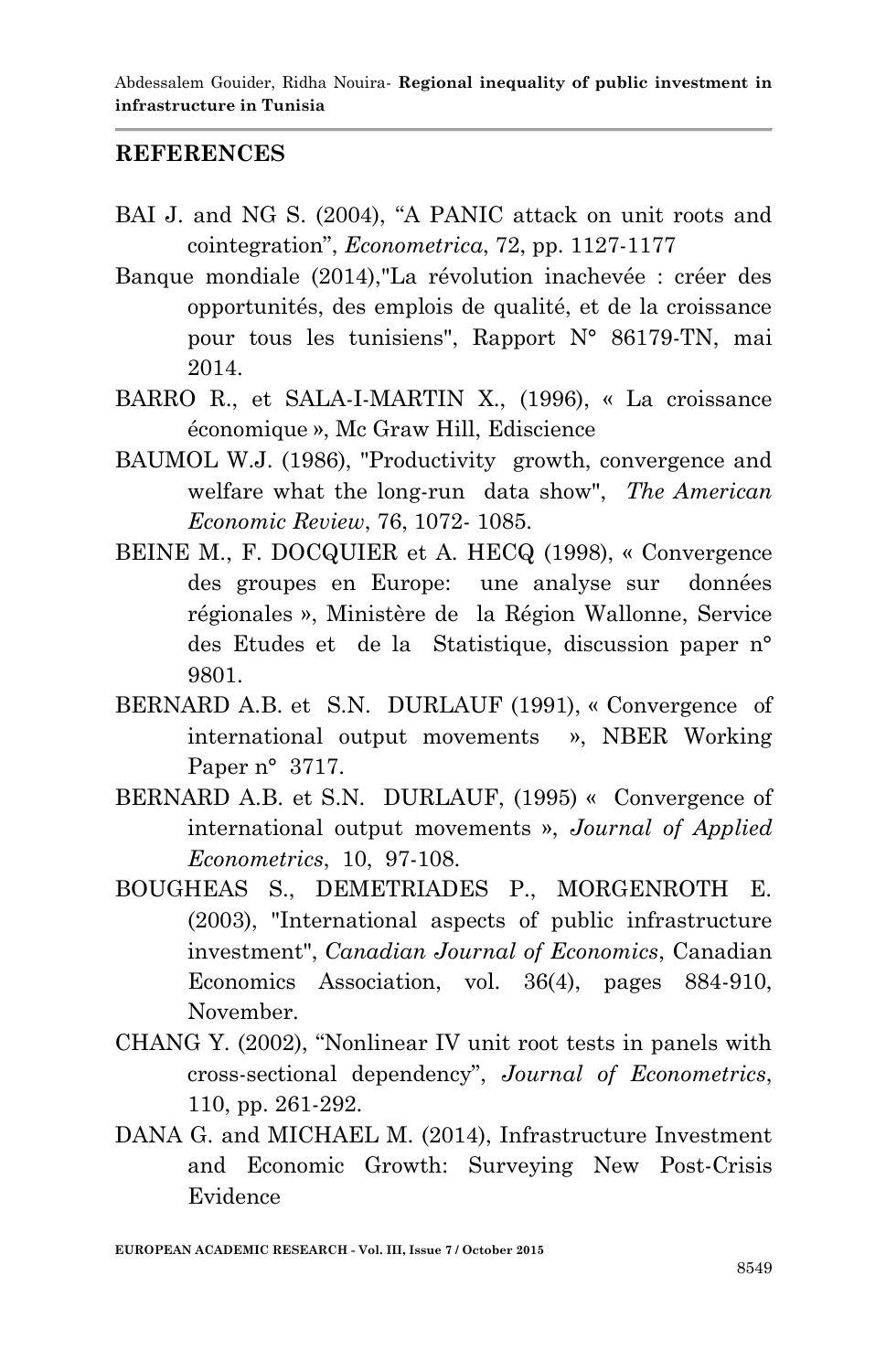- GHAZOUANI K. (2010),"Les incitations à l'investissement pour le développement régional en Tunisie : une évaluation", *Région et Développement*, n° 31-2010.
- HADRI, K. (2000), Testing for Unit Roots in Heterogeneous *Panel Data, Econometrics Journal*, 3, 148-161
- Institut National de la Statistique (2012), Enquête national sur la population et l'emploi (2012), www.ins.nat.tn
- IM K.S., PESARAN M.H. et SHIN Y. (2003), "Testing for unit roots in heterogeneous panels", *Journal of Econometrics*, 115, pp. 53-74.
- LEVIN A., LIN C.F. et CHU J. (2002), "Unit root tests in panel data : Asymptotic and unite sample properties", *Journal of Econometrics*, 108, pp. 1-24.
- LOPEZ, C., PAPELL, D,.H. (2012), "Convergence of Euro area inflation rates," *Journal of International Money and Finance*, Elsevier, vol. 31(6), pp 1440-1458.
- MADDALA G. et Wu S. (1999), "A comparative study of unit root tests and a new simple test", *Oxford Bulletin of Economics and Statistics*, 61, pp. 631-652.
- MARTIN, P., ROGERS, C.A., (1995), Optimal stabilization policy, in the presence of learning by doing, *Discussion Paper* No. 1129. CEPR, London.
- MC.COSKEY S. et KAO C. (1998), " A residual-based test of the null of cointegration in panel Data », *Econometric Reviews*, 17, pp. 57-84.
- Ministère de la santé publique, Direction des Etudes et de la Planification (2011), *Carte sanitaire (2010)*.
- MOON, H.R. and PERRON, B. (2004), "Testing for a Unit Root in Panels with Dynamic Factors", *Journal of Econometrics*, 122, 81-126.
- MOUDOUD E. (1985), "L'impossible régionalisation « jacobine» et le dilemme des disparités régionales en Tunisie", *La Revue Canadienne des Sciences Régionales,* VIII:3, pp. 413-438.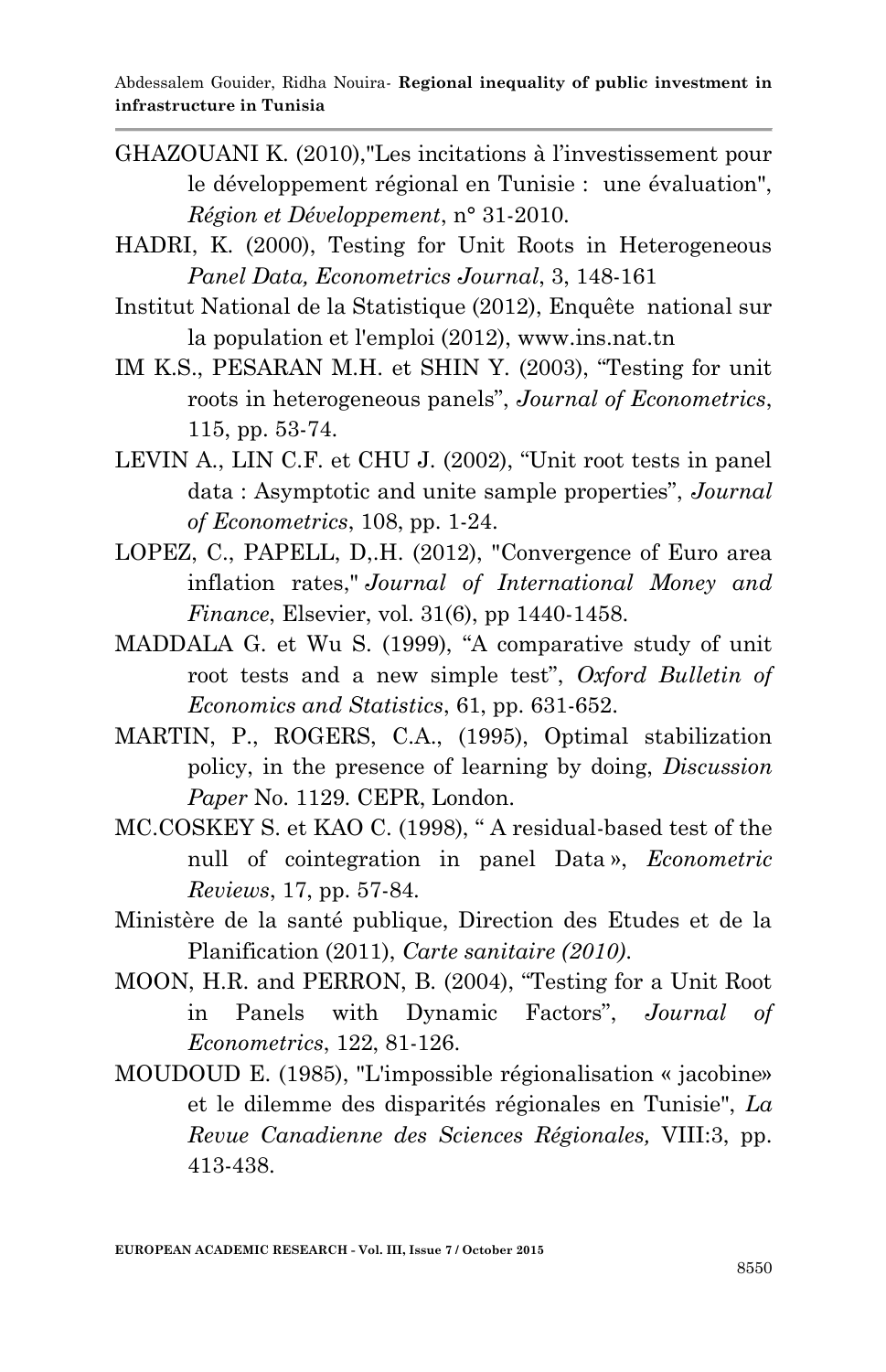- PEREIRA A.M. and ANDRAZ J.M. (2013), "On the economic effects of public infrastructure investment: A survey of the international evidence", College of William and Mary Department of Economics, Working Paper Number 108.
- PESARAN M. H. (2004), "General Diagnostic Tests for Cross Section Dependence in Panels", Cambridge Working Papers in Economics, No 435, University of Cambridge, and Cesifo Working Paper Series No. 1229
- PESARAN, M. H. (2007), "A Simple Panel Unit Root Test in the Presence of Cross Section Dependence", *Journal of Applied Econometrics,* 22, pp. 265-312*.*
- QUAH D. (1993), « Galton's fallacy and tests of the convergence hypothesis », CEPR Discussion Paper, n° 820.
- SAHOO P., DASH R.K., and NATARAJ G., (2010), "Infrastructure Development and Economic Growth in China", The Institute of Developing Economies (IDE), Discussion Paper N°.261.
- SAHOO P. (2006),"FDI in South Asia: trends, policy, impact and determinants", Asian Development Bank Institute, Discussion Paper N°.56, Tokyo
- WESTERLUND, J. (2007), "Testing for Error Correction in Panel Data", *Oxford Bulletin of Economics and Statistics*, 696, pp. 709-748.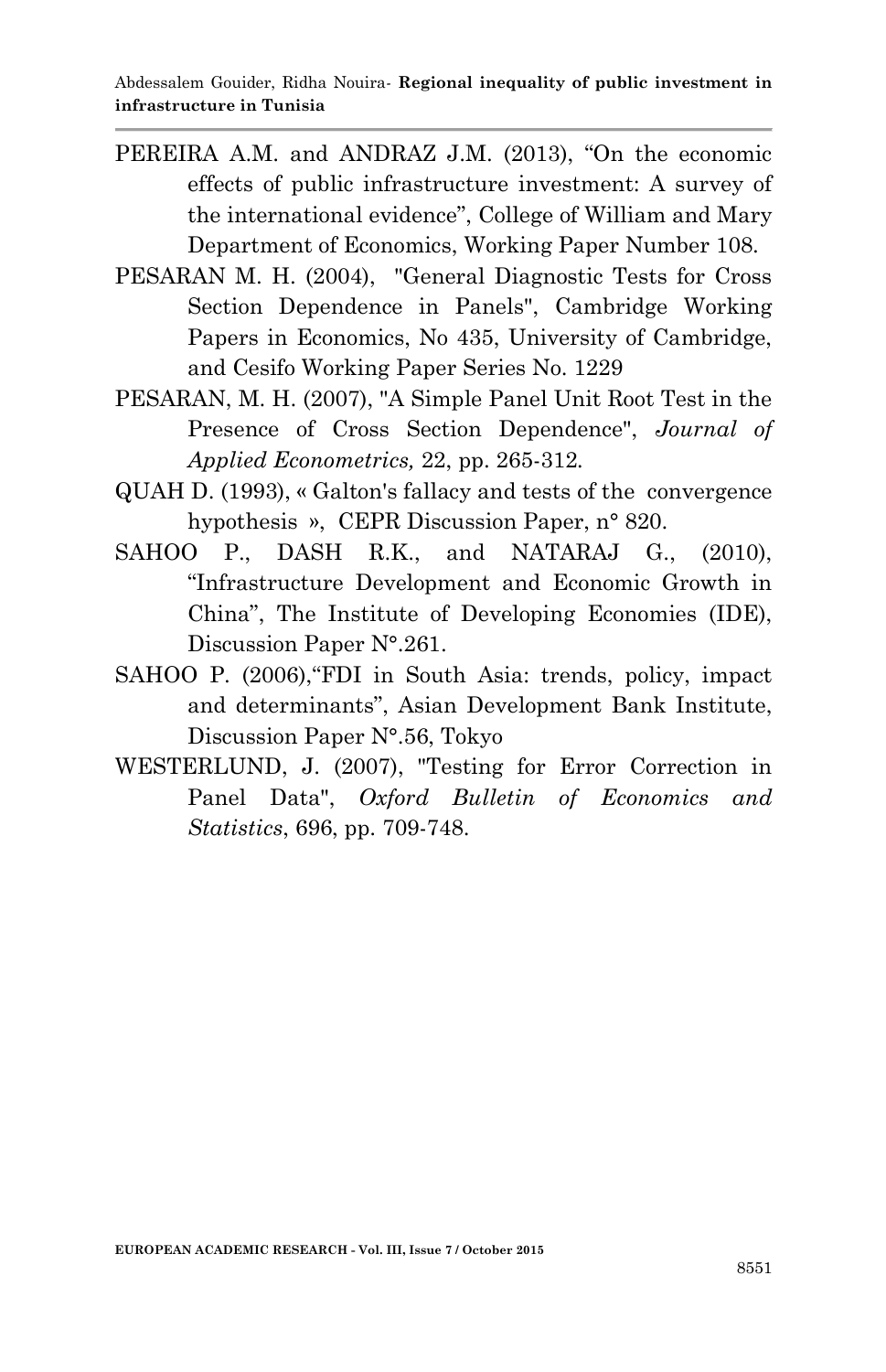### **ANNEXES:**

# **Appendix 1: calculation of the synthetic infrastructure indicator:**

The synthetic infrastructure indicator integrates nine variables related to the infrastructure level such as : Rate of drinking water service, Household connection rate in drinking water, Connection Rate to the sewerage system, Electricity Connection rate, Rate of fixed telephone network connection, Distribution of subscribers to ADSL, Postal cover, Occupancy rate of classrooms in the second basic education cycle and in secondary education and the number of hospital beds. The calculation of this indicator is made in two steps: (a) the normalization and (b) weighting variables.

*a- The normalization*: the normalization of variables is necessary to limit the scale effect. For all variables used in the calculation of the synthetic indicator, we calculate a normalized index. For the jnth governorate, the normalized index takes the following form:

$$
Z_j = \frac{X_j - Min(X)}{Max(X) - Min(X)}
$$

With  $X_i$  is the value of the variable (X) for the governorate j, Min (X) and Max (X) are respectively the smallest and the biggest value of the variable (X) for all the regions.

*b- Weighting variables :* In the present work, we calculate the synthetic indicator using the weighting stemming from the factorial analysis<sup>7</sup>.

1

<sup>7</sup> This method is based on the relative contribution of every factor to the explanation of the global variance. For more detail see Nicoletti G, Scarpetta S. ( 2003 )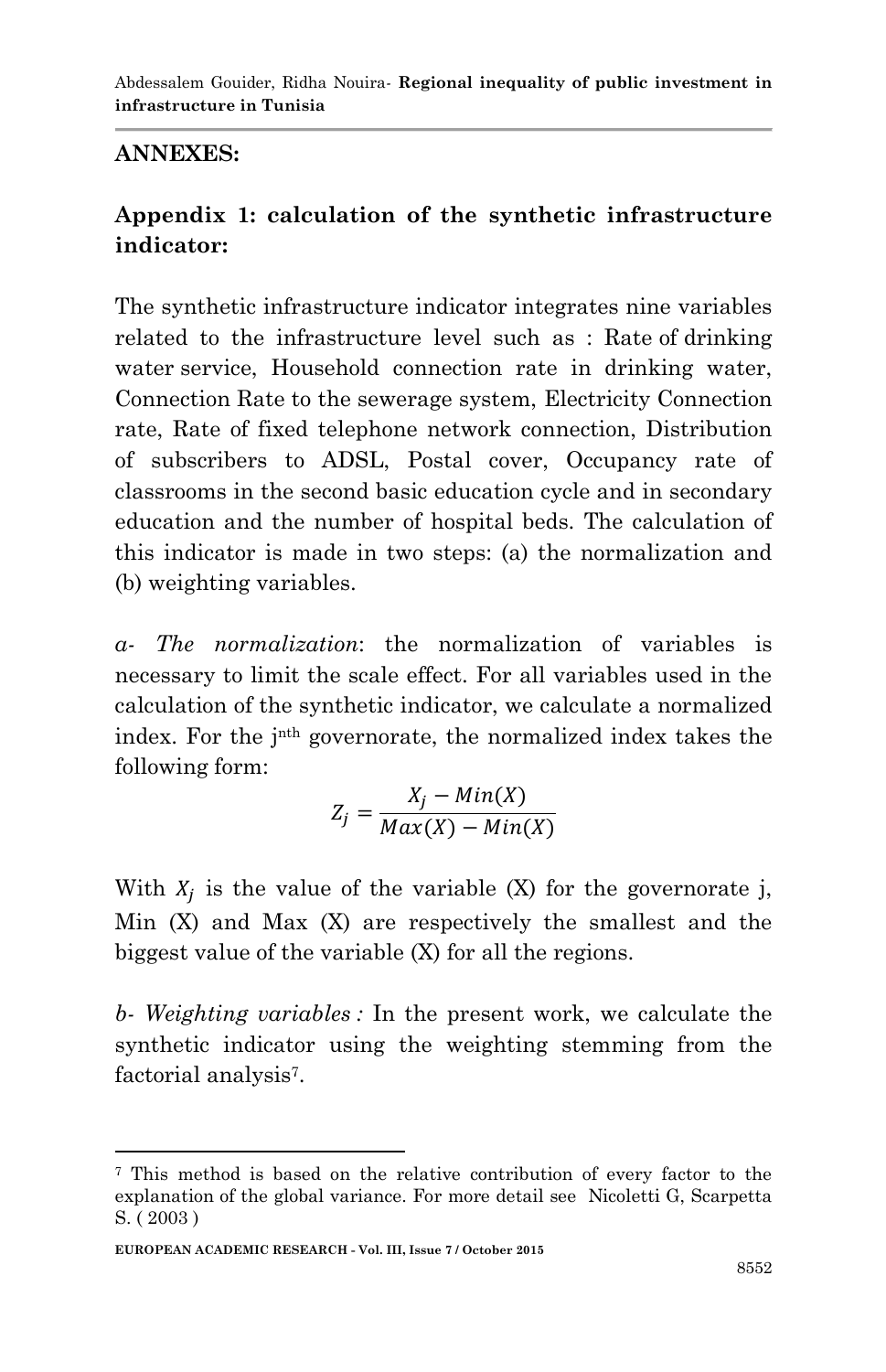The following table recapitulates the weightings allocated to all variables used in the calculation of the infrastructure indicator.

|                          | 2004 | 2005 | 2006 | 2007 | 2008 | 2009 | 2010 | 2011 | 2012 |
|--------------------------|------|------|------|------|------|------|------|------|------|
| Rate of drinking         | 0.08 | 0.09 | 0.08 | 0.09 | 0.08 | 0.09 | 0.08 | 0.09 | 0,08 |
| water service            |      |      |      |      |      |      |      |      |      |
| Household<br>connection  | 0.08 | 0.09 | 0,09 | 0.09 | 0.09 | 0.08 | 0.08 | 0.09 | 0,09 |
| rate in drinking water   |      |      |      |      |      |      |      |      |      |
| Connection Rate to the   | 0,22 | 0,23 | 0,24 | 0,21 | 0,22 | 0.23 | 0,21 | 0,23 | 0.23 |
| sewerage system          |      |      |      |      |      |      |      |      |      |
| Electricity Connection   | 0.04 | 0.03 | 0.05 | 0.05 | 0.06 | 0.06 | 0.07 | 0.06 | 0.05 |
| rate                     |      |      |      |      |      |      |      |      |      |
| Rate of fixed telephone  | 0.09 | 0,08 | 0,08 | 0.09 | 0.09 | 0.09 | 0,1  | 0.09 | 0,09 |
| of<br>Distribution       | 0.06 | 0,07 | 0,04 | 0.05 | 0.04 | 0,04 | 0.03 | 0,04 | 0,03 |
| subscribers to ADSL      |      |      |      |      |      |      |      |      |      |
| Postal cover             | 0,28 | 0,29 | 0,26 | 0,25 | 0,25 | 0,28 | 0.26 | 0,26 | 0,28 |
| of<br>Occupancy<br>rate  | 0.09 | 0,07 | 0,09 | 0,1  | 0,11 | 0.08 | 0,1  | 0.09 | 0,1  |
| classrooms               |      |      |      |      |      |      |      |      |      |
| of<br>Number<br>hospital | 0,06 | 0.05 | 0,07 | 0,07 | 0.06 | 0,05 | 0.07 | 0.05 | 0.05 |
| beds                     |      |      |      |      |      |      |      |      |      |

**The weighting coefficients of variable**

*Source: calculation of the authors*

The synthetic infrastructure indicator can be calculated by the following formula:

$$
IF_j = \sum_{i=1}^{8} \lambda_i Z_{ij}
$$

Such as  $IF_i$  is the synthetic infrastructure indicator,  $\lambda_i$  is the weighting of X in the synthetic indicator,  $Z_{ij}$  is normalized variable.

### **Appendix 2: Evolution of the Gini index (2004-2012)**



**EUROPEAN ACADEMIC RESEARCH - Vol. III, Issue 7 / October 2015**